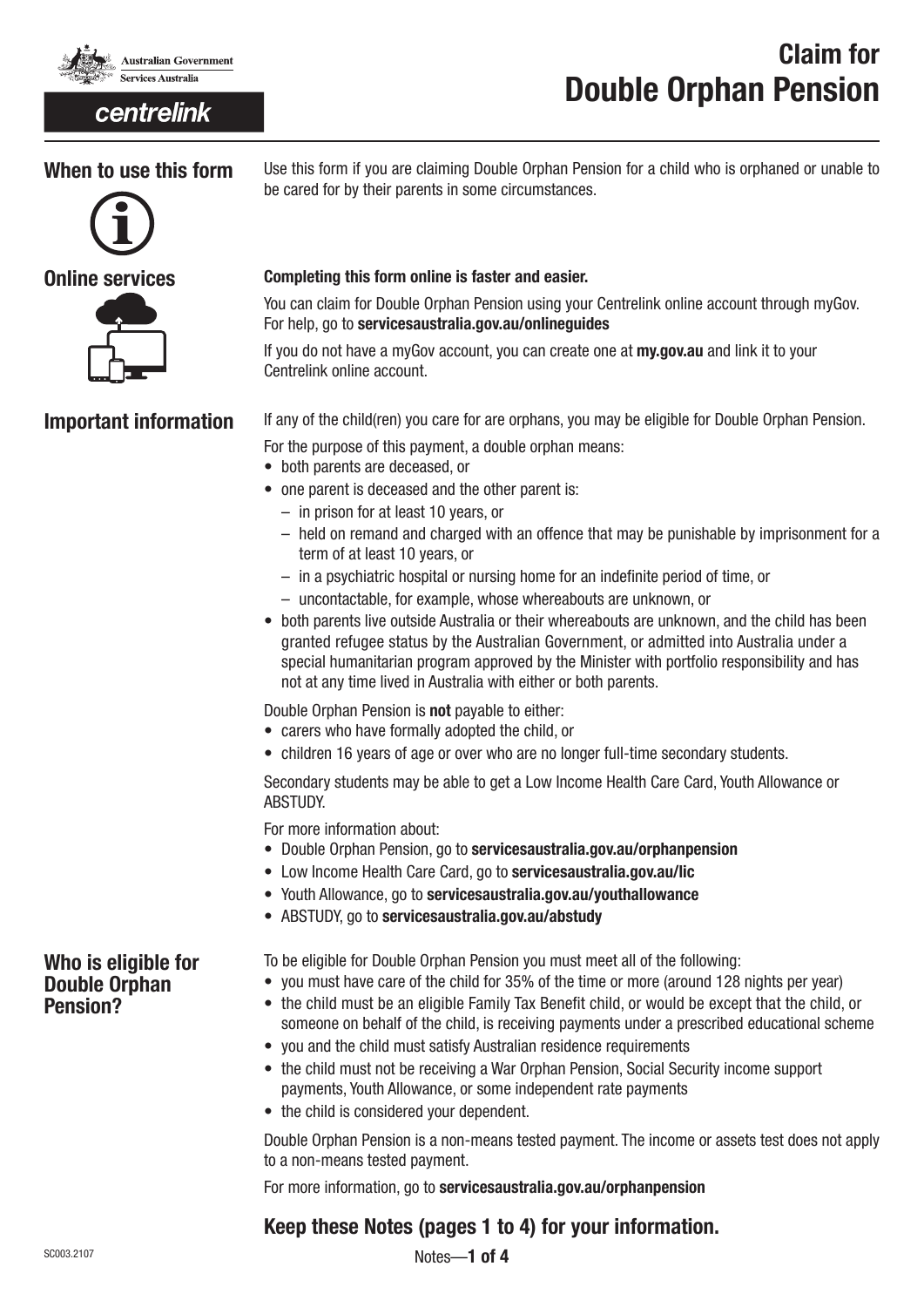| <b>Australian residence</b><br>requirements            | To be eligible for Double Orphan Pension, you and the child must satisfy residence requirements.<br>You must be living in Australia and either:<br>• be an Australian citizen<br>• hold a permanent visa<br>• have arrived on a New Zealand passport<br>• hold a certain temporary visa type, for example a Partner Provisional or Temporary Protection visa.                                                                                                                                                                                                                                                                                                                                                                                                                                                                                        |
|--------------------------------------------------------|------------------------------------------------------------------------------------------------------------------------------------------------------------------------------------------------------------------------------------------------------------------------------------------------------------------------------------------------------------------------------------------------------------------------------------------------------------------------------------------------------------------------------------------------------------------------------------------------------------------------------------------------------------------------------------------------------------------------------------------------------------------------------------------------------------------------------------------------------|
|                                                        | In deciding if you are living in Australia, we may need to look at the nature of your<br>accommodation, the nature and extent of family relationships in Australia, the nature and extent<br>of employment, business or financial ties with Australia, the frequency and duration of travel<br>outside Australia and any other relevant matters.                                                                                                                                                                                                                                                                                                                                                                                                                                                                                                     |
|                                                        | Absences from Australia may affect your payments. For example, temporary visa holders may not<br>be eligible for these payments during any absence from Australia. For more information, go to<br>servicesaustralia.gov.au/paymentsoverseas                                                                                                                                                                                                                                                                                                                                                                                                                                                                                                                                                                                                          |
| <b>Eligible child for</b><br><b>Family Tax Benefit</b> | An eligible child for the purposes of Family Tax Benefit must:<br>$\bullet$ be 0 to 15 years of age, or<br>• be a young person 16 to 19 years of age who is in full-time secondary study leading towards a<br>Year 12 or equivalent qualification or who is exempt from this requirement, and<br>• be in your care for at least 35% of the time and you must be responsible (whether alone or<br>jointly with someone else) for their day-to-day care, welfare and development<br>• be an Australian resident or New Zealand citizen living in Australia or live with the person<br>claiming family assistance<br>• not be your partner<br>• generally not be temporarily outside Australia for longer than 6 weeks<br>• not be receiving a Centrelink payment, such as Youth Allowance.<br>For more information, go to servicesaustralia.gov.au/ftb |
| <b>Foster children</b>                                 | If you care for a foster child, you can apply for a Foster Child Health Care Card. You can lodge<br>a claim for the Foster Child Health Care Card online. Care can be under formal arrangements<br>(through child protection or foster care agencies) or informal arrangements – for example, the<br>carer may be an aunt, uncle, grandparent or close family friend. You can claim the card on behalf<br>of the child, even if you do not claim Family Tax Benefit for that child. The Foster Child Health Care<br>Card is not means tested. For more information, go to servicesaustralia.gov.au/fosterchildcard<br>Double Orphan Pension recipients may be eligible to get a Foster Child Health Care Card for the<br>child (orphan). For more information, go to servicesaustralia.gov.au/orphanpension                                          |
| <b>Adopted child</b>                                   | Carers who adopt a child are considered the parents and therefore the child cannot be a double<br>orphan. Adoptive parents raise the adopted child as their own, and have the same legal rights as<br>a biological/birth parent. Adoptions may occur in Australia or outside Australia. If you adopt the<br>double orphan child, you must tell us of this change in your circumstances within 14 days to<br>prevent being overpaid.                                                                                                                                                                                                                                                                                                                                                                                                                  |
| Definition of a parent                                 | The term 'parent' refers to a natural, adoptive or relationship parent (a person who is legally<br>responsible for a child born through an artificial conception procedure or where a surrogacy court<br>order is in place).                                                                                                                                                                                                                                                                                                                                                                                                                                                                                                                                                                                                                         |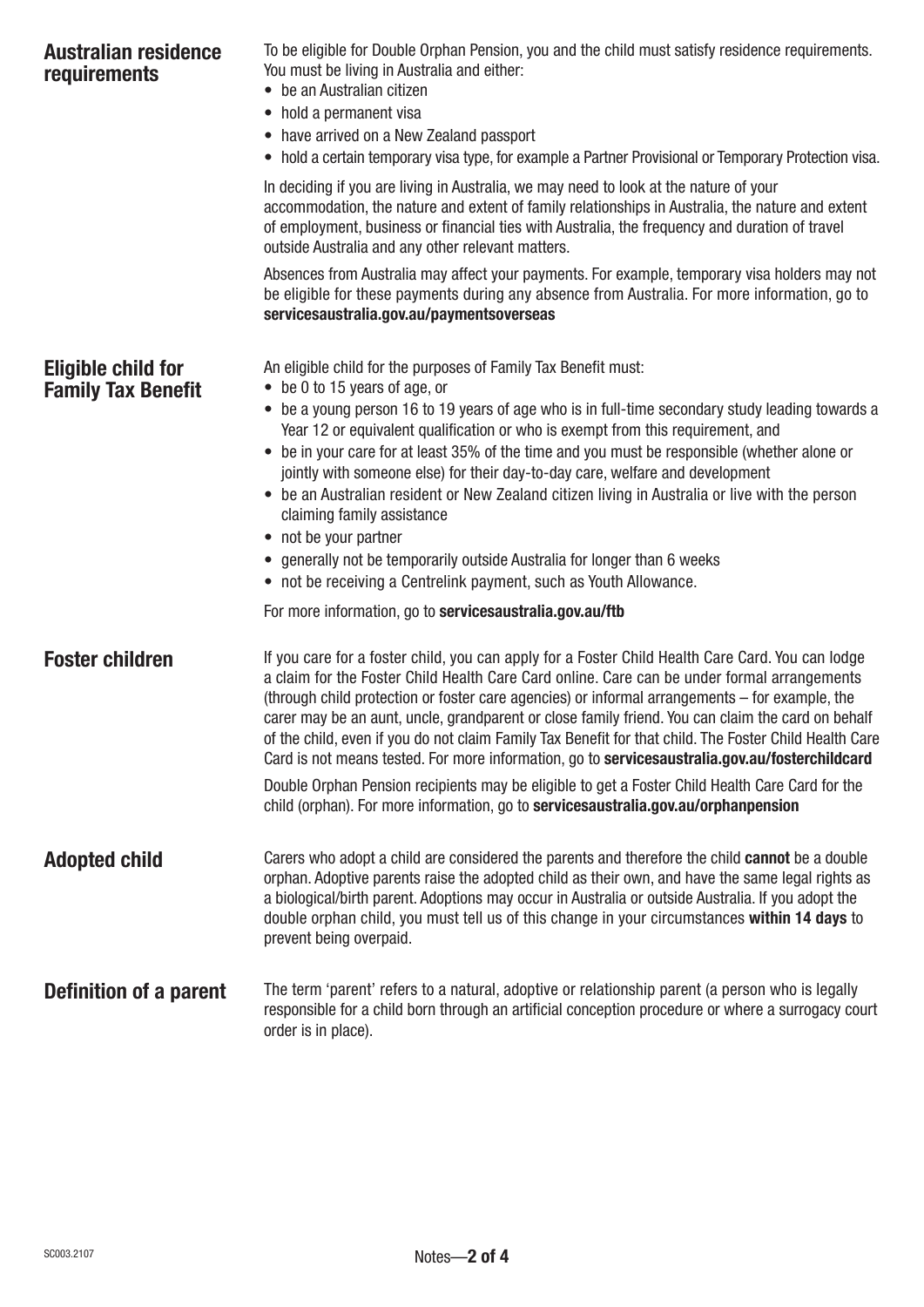<span id="page-2-0"></span>

| You have a partner if we consider you a member of a couple. We consider you a member of a<br>couple if you are either:<br>• married<br>• in a registered relationship, or<br>• in a de facto relationship.                                                                           |  |  |  |  |
|--------------------------------------------------------------------------------------------------------------------------------------------------------------------------------------------------------------------------------------------------------------------------------------|--|--|--|--|
| A registered relationship is where your relationship is registered under a law of a state or territory.<br>A de facto relationship is where you and your partner are in a relationship similar to a married<br>couple but are not married or in a registered relationship.           |  |  |  |  |
| We may still consider you a member of a couple if you are not physically living with your partner.<br>For example, your partner may fly-in fly-out or live away for work, like military or oil rig workers.                                                                          |  |  |  |  |
| For more information, go to servicesaustralia.gov.au/moc                                                                                                                                                                                                                             |  |  |  |  |
| Allowing your partner to enquire on your behalf may save you time when dealing with us. It will<br>let you and your partner use more self-service functions online and over the phone.                                                                                               |  |  |  |  |
| If you give your partner <b>permission to enquire</b> , it will allow your partner to ask questions about<br>your Centrelink payments and services. They could ask us:<br>• your current rate of payment                                                                             |  |  |  |  |
| • the reason your payment has stopped                                                                                                                                                                                                                                                |  |  |  |  |
| • the reason your payment has gone up or down, for example, income and assets, debt and<br>back payment information.                                                                                                                                                                 |  |  |  |  |
| They can tell us how much you earned, changes in your circumstances and view your details<br>online.                                                                                                                                                                                 |  |  |  |  |
| They cannot:<br>• act on your behalf with Centrelink                                                                                                                                                                                                                                 |  |  |  |  |
| • apply for payments for you                                                                                                                                                                                                                                                         |  |  |  |  |
| • fill in and sign forms and statements on your behalf                                                                                                                                                                                                                               |  |  |  |  |
| • come to appointments for you.                                                                                                                                                                                                                                                      |  |  |  |  |
| You have a right to have your personal information kept private. For more information, go to<br>servicesaustralia.gov.au/privacy                                                                                                                                                     |  |  |  |  |
| Changing your partner's permission to enquire is your choice and you can change this<br>permission at any time.                                                                                                                                                                      |  |  |  |  |
| If you think your partner is misusing the arrangement, call 132 850 or visit one of our service<br>centres.                                                                                                                                                                          |  |  |  |  |
| If you are affected by family and domestic violence, there is help available. Call 132 850 Monday<br>to Friday, 8 am to 5 pm local time, and ask to speak to a social worker.                                                                                                        |  |  |  |  |
| For more information, go to servicesaustralia.gov.au/domesticviolence or if you are in<br>immediate danger, call 000.                                                                                                                                                                |  |  |  |  |
| Caring for children can be challenging, especially at times of change such as family crisis.<br>We have Social Workers who will listen, give support and help you work out some options.                                                                                             |  |  |  |  |
| To arrange to talk with a Social Worker, call us on 132 850.                                                                                                                                                                                                                         |  |  |  |  |
| As a customer you (and your partner) may be required to provide identity documents when<br>claiming a service. There is a list of acceptable documents in the <b>Confirming your Identity</b><br>(SS231) form. If you do not have this form, go to servicesaustralia.gov.au/identity |  |  |  |  |
| Go to servicesaustralia.gov.au/orphanpension or visit one of our service centres.                                                                                                                                                                                                    |  |  |  |  |
| Call us on 1800 118 388.                                                                                                                                                                                                                                                             |  |  |  |  |
| We can translate documents you need for your claim or payments for free.                                                                                                                                                                                                             |  |  |  |  |
| To speak to us in your language, call 131 202.                                                                                                                                                                                                                                       |  |  |  |  |
| Call charges may apply.                                                                                                                                                                                                                                                              |  |  |  |  |
| If you have a hearing or speech impairment, you can contact the TTY service<br>Freecall™ 1800 810 586. A TTY phone is required to use this service.                                                                                                                                  |  |  |  |  |
|                                                                                                                                                                                                                                                                                      |  |  |  |  |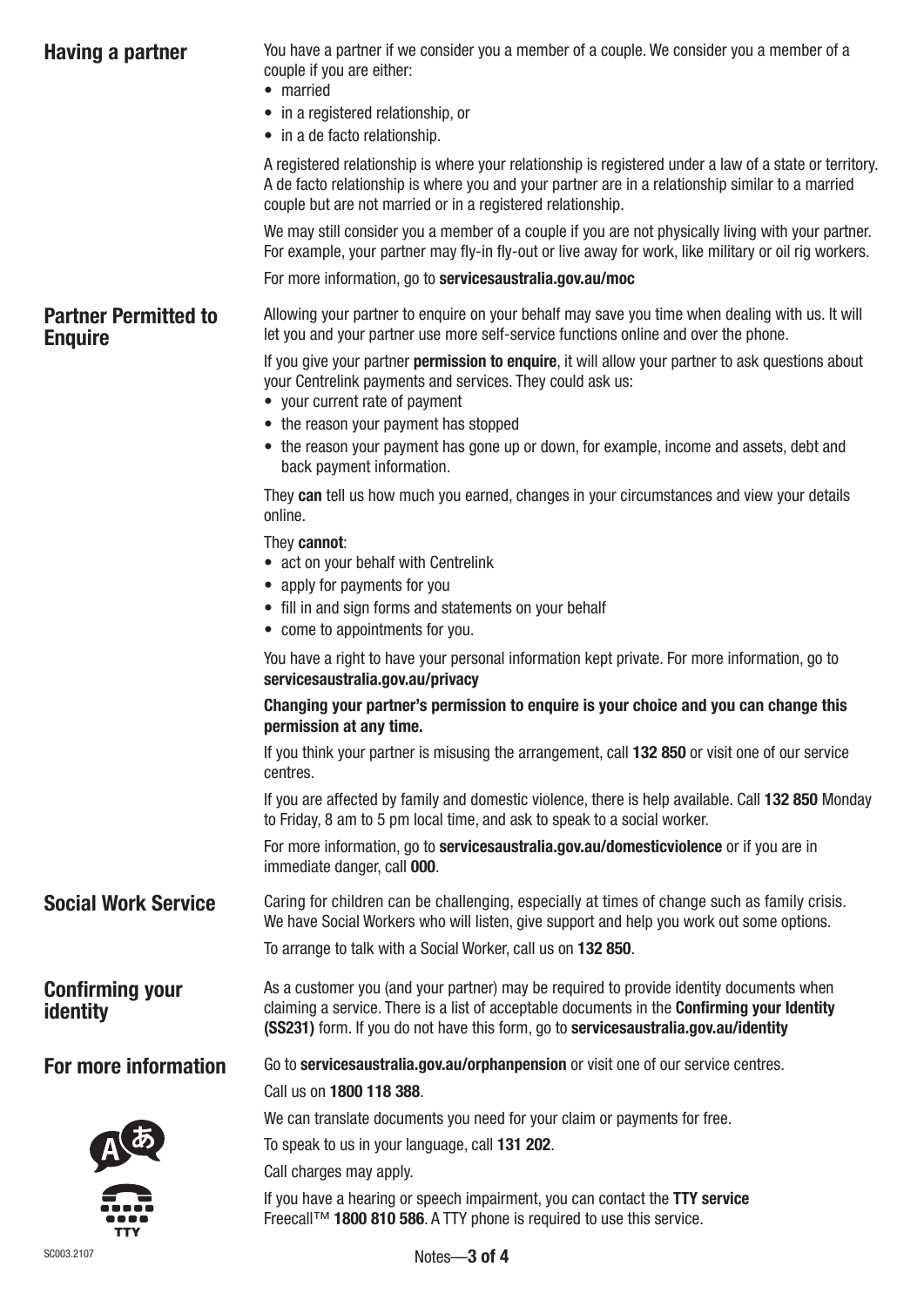## **English**

To speak to us in your language, call 131 202. Call charges may apply. For information in your language about our payments and services, go to servicesaustralia.gov.au/yourlanguage

## **Arabic**

للتحدث إلينا بلغتك، اتصل على الرقم 202 131. قد تفرض الرسوم على هذا الاتصال. للحصول على معلومات بلغتك عن المدفوعات والخدمات التي نقدمها، اطلع على الرابط servicesaustralia.gov.au/yourlanguage

## Assyrian

كەمرەمد جمر كېتىن وتتىممى، مدەل بىك ھكىمەل مىمتى 202 131. فَحْجَةٍ مِقْمَحِيمَةٍ ، قَدْ مَمْتَمَةٍ مَخْتَقَمَةٍ. خَمَعْتُ جموكيوها فكثنا وكتموهن فمم فوقكني ميكغكن فسمعون servicesaustralia.gov.au/yourlanguage

## **Burmese**

ကျွန်ုပ်တို့အား သင့်ဘာ သာစကားနှင့် ပြောဆိုရန် 131 202 ကို ဖုန်းခေါ်ပါ။ ဖုန်းခေါ် ခများ ပေးရနိုင်ဖွယ်ရှိမည်။ ကျွန်ုပ်တို့၏ ပေးငွေများနှင့် ဝန်ဆောင်မှုများအကြောင်းနှင့် ပတ်သက်သည့် အချက်အလက်များကို သင့်ဘာသာစကားနှင့် သိရန်အတွက် အောက်ပါ၌ ကြည့်ပါ။ servicesaustralia.gov.au/yourlanguage

## Chaldean

كۈمرەم: جَمْع كَيْتَ، وكتومۇل، مەن جَك ھِكبوق مِحتتَ، 202-131. جَحْمَۃٍ دِقَمَحَـِـِـمَہَ ِ مَءَ مَمْحَمَۃٍ مِحْبِقِمَتِۃٍ۔ چَمَعْۃ مُعمَّدِ تَحِمَّمُ كَيْكَتَبْ وَيُحْمَدِهُ ، فَمَمْ قَمِدْتَخْنِي مَسْتَخْمَى، مُسْمَعَةٍ ، servicesaustralia.gov.au/yourlanguage

## **Chinese (Simplified)**

如果您希望用自己的语言与我们交谈,请致电 131 202 (可能需要收话费)。获取有关我们提供 的各项福利金以及相关服务的中文资料可访问 servicesaustralia.gov.au/yourlanguage

## Dari

برای صحبت کردن با ما به لسان خودتان، به شماره **202 131** زنگ بزنید. این مکالمه ممکن است برایتان خرج بردارد. برای معلومات بیشتر راجع به مساعدت های مالی و خدمات ما به لسان خودتان، به ویب سایت servicesaustralia.gov.au/yourlanguage مراجعه كنيد.

## Hazaragi

بلدی ازیکه قد از مو د زیبون ازخود خو توره بوگین د شماره 131 202 زنگ بزنید. شاید سرشیم مصرف زنگ بایه. بلدی معلومات بیتشرد زیبون از خود د باره طریقه پیسه دیدون و خدمات از مو سر بزنید د ویبسایت

## servicesaustralia.gov.au/yourlanguage

## **Karen**

လ၊တၢ်ကကတိၤတၢ်ဒီးပုၤလၢနကစၢ်အကျိၥ်ဒဉ်နဝဲနဉ်, ကိးဘဉ်လီတဲစိနိ<sup>ု</sup>က်၊ **131 202** နဉ်တက့်၊တ<sup>ို</sup>ကိ<sup>း</sup>အလဲက အိဉ်ဝဲဒဉ်နဉ်လီၤလၢတၢ်ဂ့ါတာ်ကျိုးလၢနကျိ၁်ဒဉ်နဝဲလ၊အ ဘဉ်ဃးဒီးပဘူးလဲဒီးတ်၊မၤစၢၤအတ်၊ဖံးတ်၊မၤတဖဉ်အင်္ဂိၢ, လဲ၊ဘဉ်ဆူ servicesaustralia.gov.au/yourlanguage နှဉ်တက့်၊

## **Khmer**

ដើម្បីនិយាយមកកាន់យើងខ្ញុំជាភាសាលោកអ្នក ាសូមទូរសព្ទទៅលេខ 131 202។ លោកអ្នកអាចបង់ ថ្លៃទូរសព្ទ។ ដើម្បីទទួលព័ត៌មានជាភាសាលោក អ្នកអំពីប្រាក់ផ្តល់និងសេវារបស់យើងខ្ញុំ សូមបើកមើល servicesaustralia.gov.au/yourlanguage

## **Korean**

귀하의 언어로 통화하기를 원하시면, 131 202 번으로 전화하십시오. 통화료가 부과될 수 있습니다. 귀하의 언어로 저희가 제공하는 급부금 및 서비스에 대한 정보를 찾아보기 원하시면, servicesaustralia.gov.au/yourlanguage 에 방문하십시오.

## Kurdish (Kurmanji)

Ji bo ku bi zimanê xwe bi me re biaxivin, ev regemên 131 202 re telefon bikin. Dibe ku bihayên telefon kirin were sepandin. Ji bo agahdariya di derbarê diravdanî û xizmetên me de herin li ser servicesaustralia.gov.au/yourlanguage

## **Nepali**

तपाईको आफ्नो भाषामा हामीसँग करा गर्न 131 202 मा फोन गर्नुहोस्। फोनको शुल्क लाग्न सक्छ। हाम्रो भुक्तानी र सेवाहरूको बारेमा तपाईको ऑफ्नो भाषामा जानकारी पाउनको लागि. servicesaustralia.gov.au/yourlanguage मा जानुहोस्।

## Persian (Farsi)

برای گفتگو با ما به زبان خود، با شماره 202 131 تماس بگیرید. مَمَكّن استُ تماسَ هُزِينه دَاشته باشد. براي كسب اطلاعات ً درباره پرداختها و خدمات ما به زبان خود، به تارنمای servicesaustralia.gov.au/yourlanguage برويد.

## Somali

Si aad noogula hadasho luqaddaada, wac 131 202. Kharashyada wicitaanada ayaa la isticmaali karaa. Wixii macluumaadka luqaddaada ah ee ku saabsan lacag-bixinnadayada iyo adeegyadeyda, ka eeg servicesaustralia.gov.au/yourlanguage

## Spanish

Para hablarnos en español llame al 131 202. Puede que se le cobre la llamada. Obtenga información en español sobre nuestros pagos y servicios en servicesaustralia.gov.au/yourlanguage

## **Swahili**

Kuongea nasi kutumia lugha yako, pigia simu 131 202. Malipo ya simu yanaweza kutumika. Kupata habari katika lugha yako kuhusu malipo na huduma zetu, enda kwenye servicesaustralia.gov.au/yourlanguage

## **Turkish**

Bizimle kendi dilinizde konuşmak için 131 202 numaralı telefonu arayın. Arama ücreti uygulanabilir. Ücretlerimiz ve hizmetlerimiz hakkında kendi dilinizde bilgi için şu siteye girin: servicesaustralia.gov.au/yourlanguage

## **Vietnamese**

Muốn nói chuyên với chúng tôi bằng ngôn ngữ của mình, quý vị hãy gọi số 131 202. Có thể bị tính cước gọi. Muốn biết thông tin bằng ngôn ngữ của mình về các khoản trơ cấp và dịch vụ của chúng tôi, quý vị hãy truy cập servicesaustralia.gov.au/yourlanguage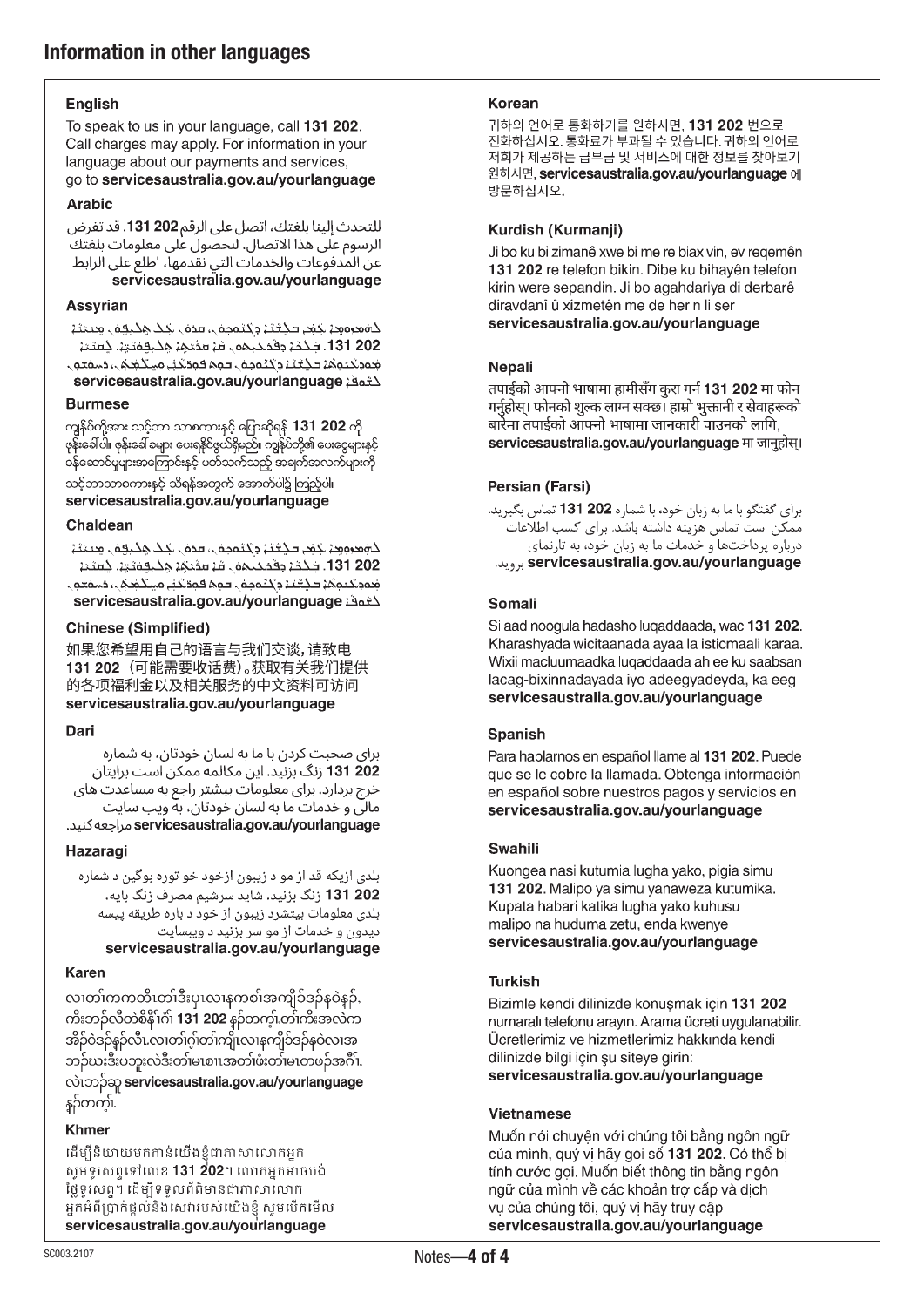

## centrelink

# laim for Double Orphan Pension (SC003)

## Filling in this form

- Use black or blue pen.
- Print in BLOCK LETTERS.
- Where you see a box like this  $\bigcirc$  **Go to 1** skip to the question number shown.

This form should be completed by the person who usually cares for the child (orphan).

|  |  |  | <b>Read</b> this before answering the following question. |  |  |  |
|--|--|--|-----------------------------------------------------------|--|--|--|
|--|--|--|-----------------------------------------------------------|--|--|--|

Adoptive parents raise the adopted child as their own, and have the same legal rights as a biological or birth parent. Adoptions may occur in Australia or a foreign country.

Are you claiming for a child you have adopted?

No *Go to next question*

Yes **Do form** Do not continue with this form. You need to go online to claim family assistance.

2 Do you need an interpreter when dealing with us? This includes an interpreter for people who have a hearing or speech impairment.

| 0 | $\blacktriangleright$ Go to 5 |  |
|---|-------------------------------|--|
|   | Co to no                      |  |

- 3 What is your preferred spoken language? 3 3
- 4 What is your preferred written language?
- 5 Your Customer Reference Number (if known) 5
- 

Mr Mrs Miss Miss Ms Other Mrs Mr Mrs Miss Ms Other

Family name Family name Family name Family name Family name Family name Family name Family name Family name  $\vert$ 

First given name **First given name** First given name

Second given name Second given name

| You | <b>Your partner</b> (if you have one) |
|-----|---------------------------------------|
|-----|---------------------------------------|

Does your partner need an interpreter when dealing with us? This includes an interpreter for people who have a hearing or speech impairment.

| $\mathsf{No} \quad \bullet$ Go to 5   | $\mathsf{No}$ 60 to 5                 |
|---------------------------------------|---------------------------------------|
| $Yes \rightarrow Go$ to next question | $Yes \rightarrow Go$ to next question |

- What is your partner's preferred spoken language?
- What is your partner's preferred written language?
- Your partner's Customer Reference Number (if known)
	-
- **6** Your name **6** Your partner's name

CLK0SC003 2107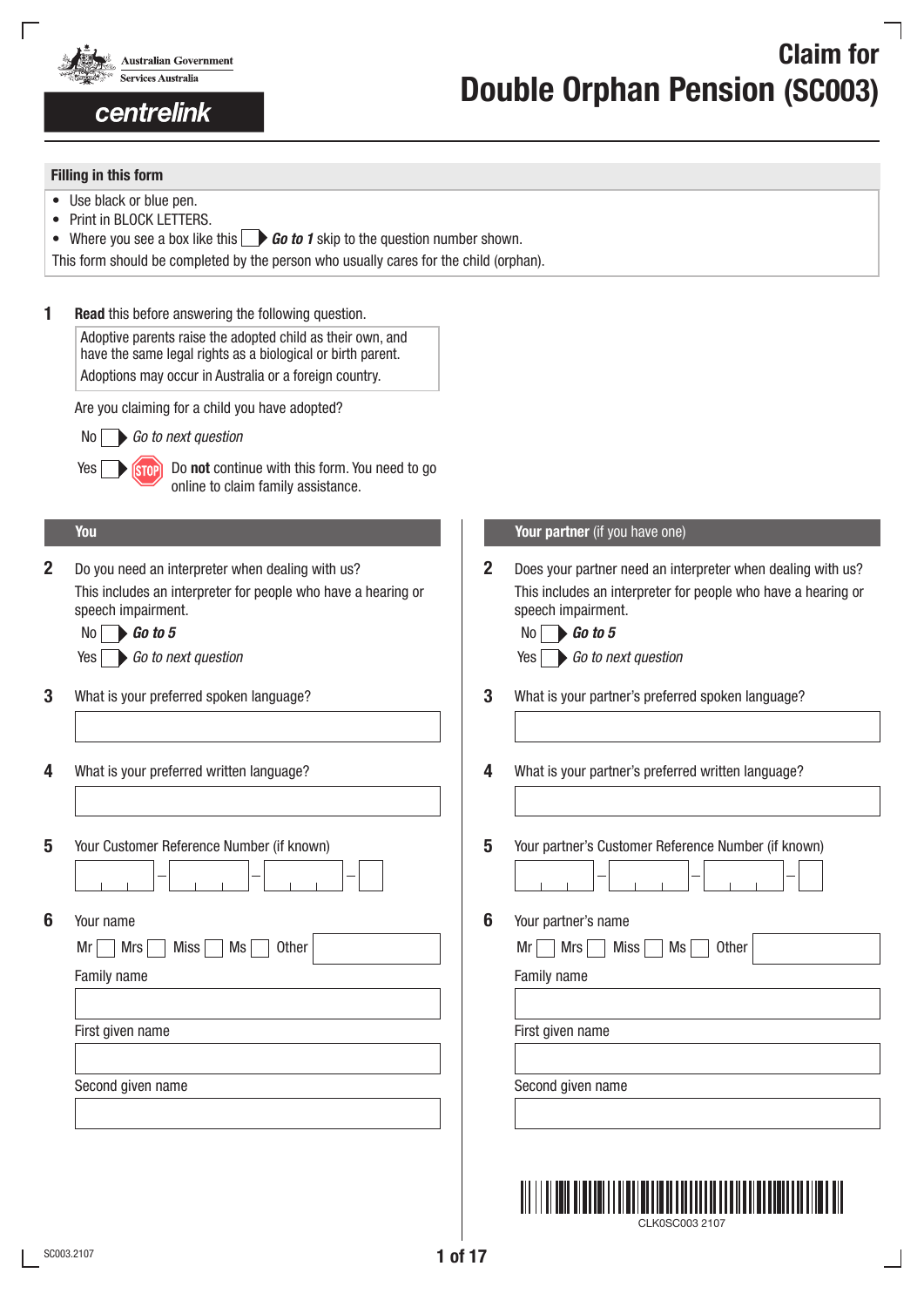## You Your partner (if you have one) 7 Have you been known by any other name(s)? **7** Has your partner been known by any other name(s)? Include: Include: • name at birth • name at birth • name before marriage • name before marriage • previous married name • previous married name • Aboriginal or skin name • Aboriginal or skin name • alias • alias • adoptive name • adoptive name • foster name. • foster name.  $No \frown$  Go to next question *Go to next question Go to next question* Yes Sive details below Yes Sive details below Other name and other name of the other name of the other name of the other name of the other name Type of name (for example, name at birth) Type of name (for example, name at birth) If you need more space, provide a separate sheet with details. If you need more space, provide a separate sheet with details. 8 Your gender 8 Your partner's gender Male Male **Male** Female Female Female Female Female Female Female Female Female Female Female Female Female Female Female Female F 9 Your date of birth 9 Your partner's date of birth / / / / 10 Your partner's permanent address (if different to your address) **10** Your permanent address Postcode Postcode Postcode 11 Your postal address (if different to above) 11 Your partner's postal address (if different to above) PostcodePostcode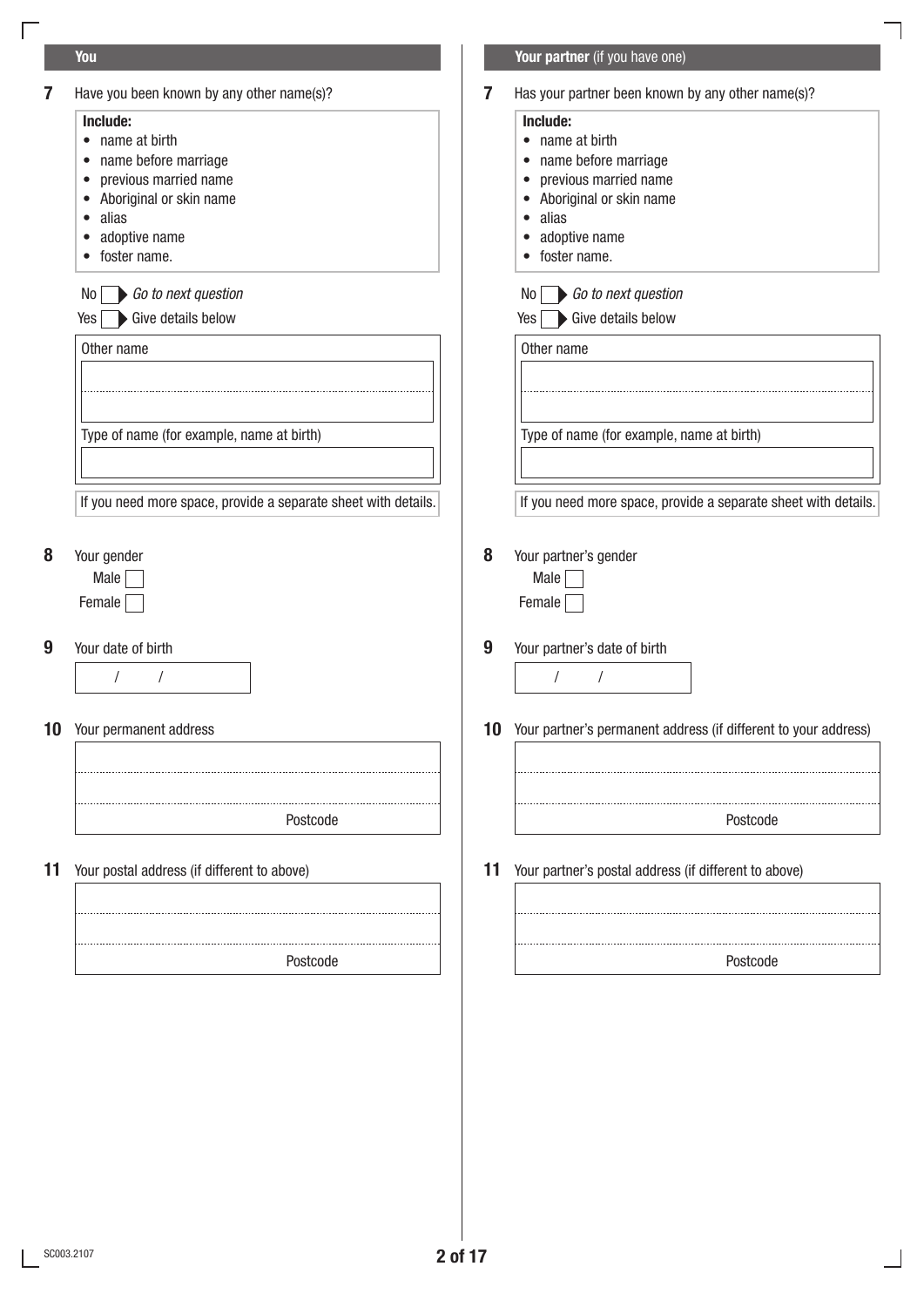| <b>12</b> Read this before answering the following question. |  | <b>12</b> Read this before answering the following question. |  |
|--------------------------------------------------------------|--|--------------------------------------------------------------|--|
|--------------------------------------------------------------|--|--------------------------------------------------------------|--|

Provide at least one phone number we can contact you on during business hours and an email address.

Providing a mobile phone number or an email address means you may receive SMS or emails from us. To read the terms and conditions, go to servicesaustralia.gov.au/em

| Your contact details                  | Your i |
|---------------------------------------|--------|
| Home phone number                     |        |
| Is this a silent number?<br>No<br>Yes |        |
| Mobile phone number                   |        |
| Is this a silent number?<br>Yes<br>No |        |
| Work phone number                     |        |
| Email                                 |        |
|                                       |        |

13 Read this before answering the following question. 13 Read this before answering the following question.

This question is voluntary and will not affect your payment. If you do answer, the information will help us to continue to improve services to Aboriginal and Torres Strait Islander Australians.

Are you of Aboriginal or Torres Strait Islander Australian descent?

If you are of both Aboriginal and Torres Strait Islander Australian descent, tick both 'Yes' boxes.

**14 Read** this before answering the following question.

This question is voluntary and will not affect your payment. If you do answer, the information will help us to continue to improve services to people of Australian South Sea Islander descent.

Australian South Sea Islanders are the descendants of Pacific Islander labourers brought from the Western Pacific in the 19th Century.

| No         | No  |
|------------|-----|
| Yes $\Box$ | Yes |

### **You You have one) we have a straight a straight of the straight of the <b>Your partner** (if you have one)

Providing a mobile phone number or an email address means you may receive SMS or emails from us. To read the terms and conditions, go to servicesaustralia.gov.au/em Your partner's contact details Home phone number  $\vert$  ( ) Is this a silent number? Is this a silent number? No No Yes Yes Is this a silent number? Is this a silent number? No No Yes Yes Mobile phone number Work phone number Tick this box, if your partner consents to receiving electronic messages from us

This question is voluntary and will not affect your payment. If you do answer, the information will help us to continue to improve services to Aboriginal and Torres Strait Islander Australians.

Is your partner of Aboriginal or Torres Strait Islander Australian descent?

If your partner is of both Aboriginal and Torres Strait Islander Australian descent, tick both 'Yes' boxes.

No No Yes – Aboriginal Australian Times – Aboriginal Australian Ves – Aboriginal Australian

Yes – Torres Strait Islander Australian Yes – Torres Strait Islander Australian

14 Read this before answering the following question.

This question is voluntary and will not affect your payment. If you do answer, the information will help us to continue to improve services to people of Australian South Sea Islander descent.

Australian South Sea Islanders are the descendants of Pacific Islander labourers brought from the Western Pacific in the 19th Century.

Are you of Australian South Sea Islander descent? In Its your partner of Australian South Sea Islander descent?

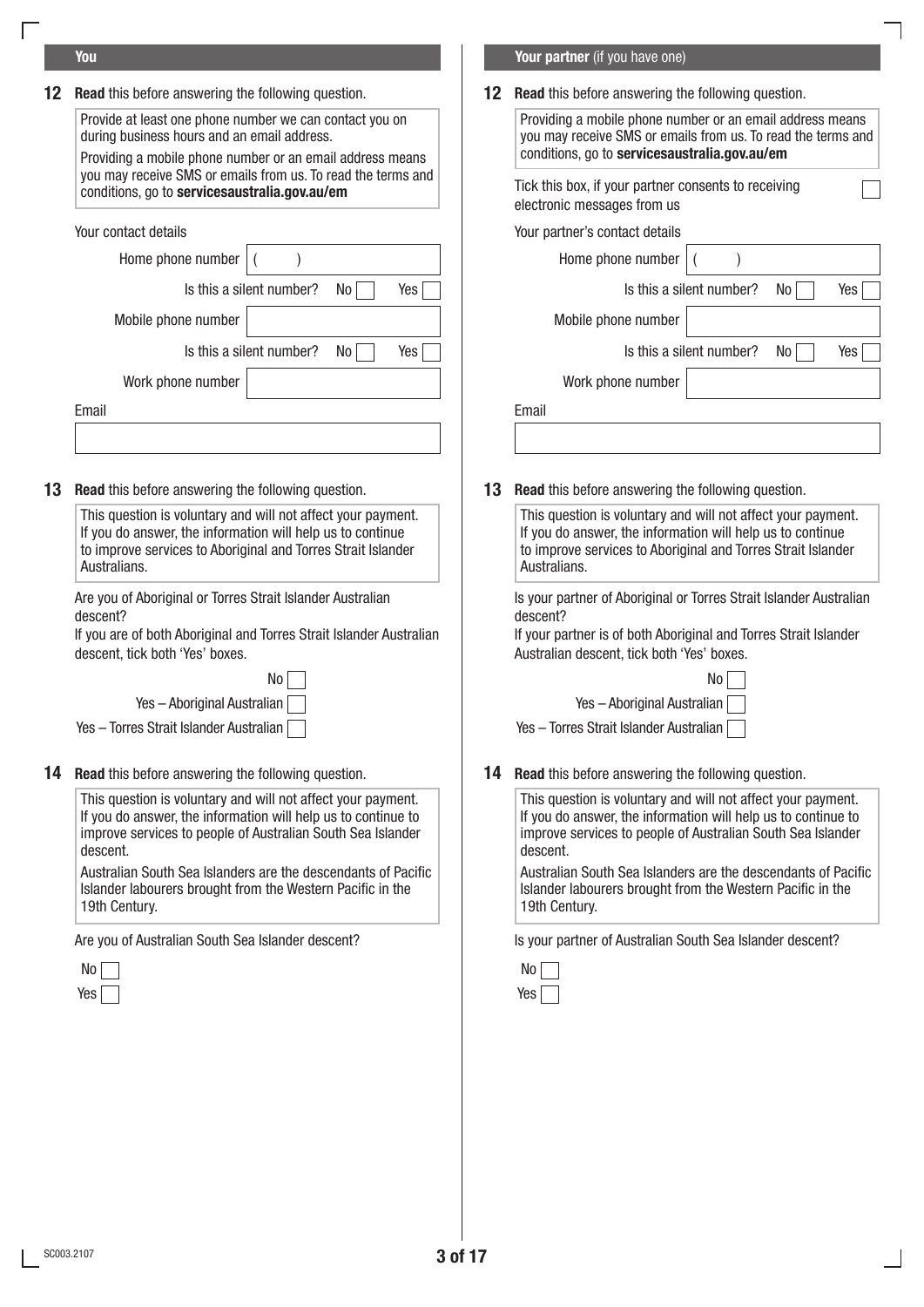| status right now.                                                                                      |                                                 |           | <b>Residence details</b>                                                                  |
|--------------------------------------------------------------------------------------------------------|-------------------------------------------------|-----------|-------------------------------------------------------------------------------------------|
| If you have ever been separated, give the date that you most<br>recently reconciled with your partner. |                                                 | 17        | What country are you currently living in?                                                 |
|                                                                                                        |                                                 |           | The country of residence is where you normally live on a<br>long term basis.              |
| <b>Married</b>                                                                                         | Date married or reconciled<br>with your partner |           | Go to next question<br>Australia                                                          |
|                                                                                                        |                                                 |           | Other <b>Country of residence</b>                                                         |
|                                                                                                        | $\triangleright$ Go to 16                       |           |                                                                                           |
| <b>Registered relationship</b>                                                                         | Date registered or reconciled                   |           |                                                                                           |
| (your relationship is                                                                                  | with your partner                               | 18        | Have you ever travelled outside Australia, including short trips<br>and holidays?         |
| registered under Australian<br>state or territory law)                                                 |                                                 |           | This question will help us to verify your Australian residence.                           |
|                                                                                                        | $\triangleright$ Go to 16                       |           | Go to next question<br>No                                                                 |
| De facto                                                                                               | Date you started your                           |           | Give details below<br>Yes                                                                 |
| (your relationship is similar                                                                          | relationship or reconciled<br>with your partner |           | Year you last entered Australia                                                           |
| to a married couple but<br>you are not married or in a                                                 |                                                 |           |                                                                                           |
| registered relationship)                                                                               | $\triangleright$ Go to 16                       |           | Passport number                                                                           |
| <b>Separated</b>                                                                                       | Date of last separation                         |           |                                                                                           |
| (previously in a marriage,                                                                             |                                                 |           | Country of issue                                                                          |
| registered or de facto<br>relationship)                                                                | $\triangleright$ Go to 17                       |           |                                                                                           |
| <b>Divorced</b>                                                                                        |                                                 |           |                                                                                           |
|                                                                                                        | Date of divorce                                 | 19        | Are you an Australian citizen who was born in Australia?                                  |
|                                                                                                        | $\triangleright$ Go to 17                       |           | No<br>You will need to provide proof of your<br>Australian residence status (for example, |
| <b>Widowed</b>                                                                                         | Date of partner's death                         |           | citizenship papers, passport or other                                                     |
| (previously in a marriage,                                                                             |                                                 |           | documentation).<br>Go to next question                                                    |
| registered or de facto<br>relationship)                                                                | $\triangleright$ Go to 17                       |           | $\rightarrow$ Go to 26<br>Yes                                                             |
|                                                                                                        |                                                 |           |                                                                                           |
| Never married or lived with<br><b>Go to 17</b><br>a partner                                            |                                                 | <b>20</b> | What is your country of birth?                                                            |
|                                                                                                        |                                                 |           |                                                                                           |
| If none of the above describes your current relationship<br>status, call us on 136 150.                |                                                 |           |                                                                                           |
| Do you give permission for your partner to speak with us on                                            |                                                 |           | What is your country of citizenship?                                                      |
|                                                                                                        |                                                 |           | Australia Date citizenship granted                                                        |
| your behalf?                                                                                           |                                                 |           | $\cdot$ Go to 26                                                                          |
| For more information, read Partner Permitted to Enquire on<br>page Notes-3.                            |                                                 |           | Other Give details below                                                                  |
|                                                                                                        |                                                 |           | Country of citizenship                                                                    |
| No                                                                                                     |                                                 |           |                                                                                           |
| $Yes \mid$                                                                                             |                                                 |           | Date citizenship granted                                                                  |
|                                                                                                        |                                                 |           |                                                                                           |
|                                                                                                        |                                                 |           |                                                                                           |
|                                                                                                        |                                                 | 22        | What type of visa did you arrive on?                                                      |
|                                                                                                        |                                                 |           | Permanent<br>Go to next question<br>Temporary<br>Go to next question                      |
|                                                                                                        |                                                 |           | New Zealand passport<br>$\bigtriangledown$ Go to 24                                       |
|                                                                                                        |                                                 |           | (special Category visa)                                                                   |
|                                                                                                        |                                                 |           | $\bigtriangledown$ Go to 24<br>Not sure                                                   |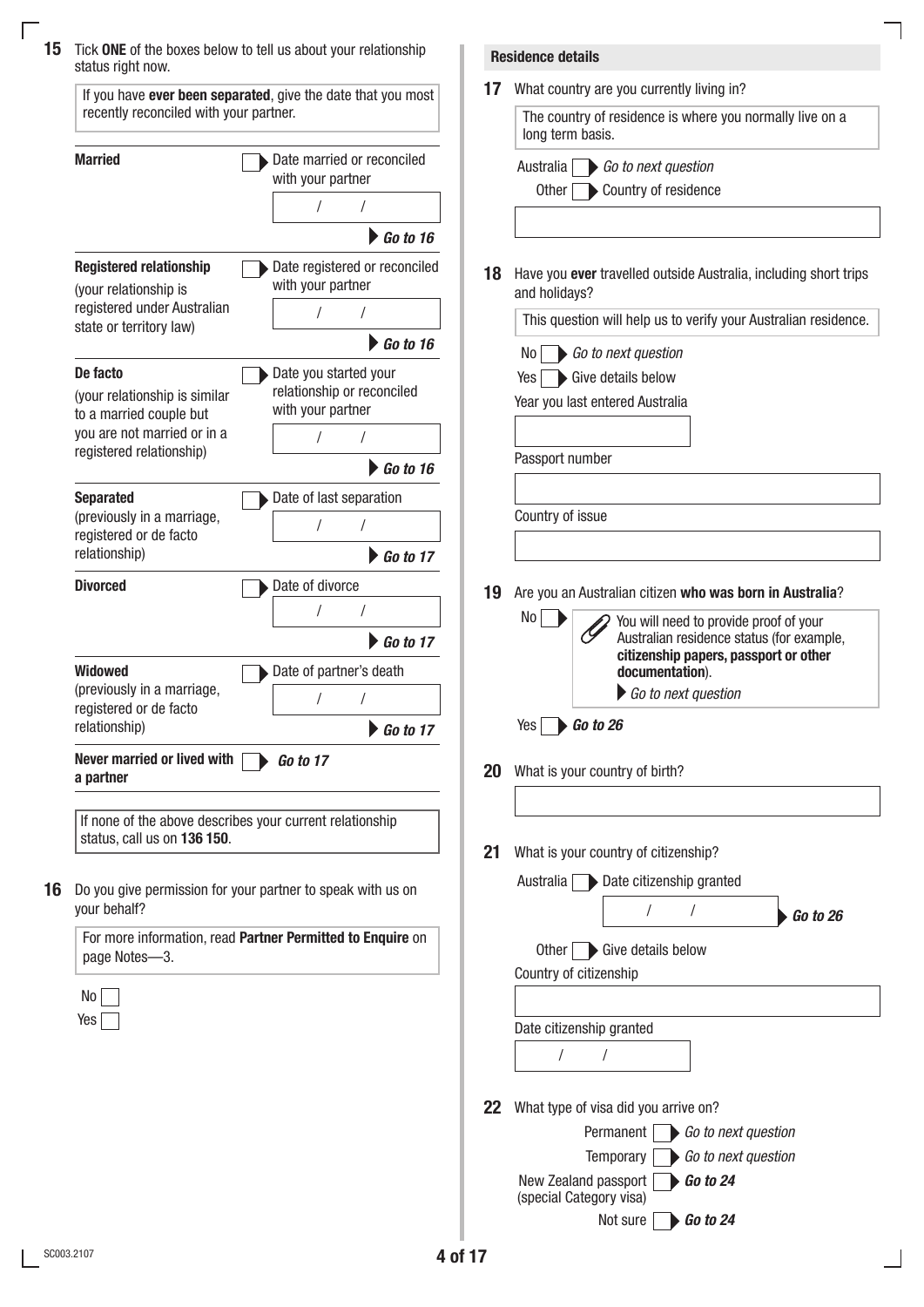|                                           | Your visa details on arrival                              |                                                                                                                                    |    |                                                                                                                                                                                                                                                                                                        |
|-------------------------------------------|-----------------------------------------------------------|------------------------------------------------------------------------------------------------------------------------------------|----|--------------------------------------------------------------------------------------------------------------------------------------------------------------------------------------------------------------------------------------------------------------------------------------------------------|
| 23<br>Visa subclass                       |                                                           | Date visa granted                                                                                                                  |    | <b>Payment details</b>                                                                                                                                                                                                                                                                                 |
|                                           |                                                           | $\sqrt{2}$                                                                                                                         | 27 | Do you currently get Family Tax Benefit?                                                                                                                                                                                                                                                               |
| No <sub>1</sub><br>Yes I<br>Visa subclass | Go to next question<br>Most recent visa details           | Has your visa changed since you arrived in Australia?<br>Date visa granted<br>$\prime$                                             |    | No > You may be eligible for Family Tax Benefit.<br>You will need to complete a claim for family<br>assistance by logging into your Centrelink online<br>account through myGov or complete and return<br>a Claim for Parental Leave Pay and Family Tax<br>Benefit (FA100) form.<br>Go to next question |
|                                           | When did you most recently start living in Australia?     |                                                                                                                                    |    | Any payment of Double Orphan Pension will be paid<br>Yes<br>to the account given for Family Tax Benefit.<br>$\blacktriangleright$ Go to 29                                                                                                                                                             |
|                                           |                                                           |                                                                                                                                    |    |                                                                                                                                                                                                                                                                                                        |
|                                           |                                                           |                                                                                                                                    | 28 | Where do you want your payment made?                                                                                                                                                                                                                                                                   |
|                                           | <b>Read</b> this before answering the following question. |                                                                                                                                    |    | The account must be in your name. A joint account is                                                                                                                                                                                                                                                   |
|                                           |                                                           | We need to know if you have lived in any countries other than                                                                      |    | acceptable. It cannot be in a child's name unless you are the                                                                                                                                                                                                                                          |
|                                           |                                                           | Australia in the last 3 years. 'Lived' means where you or your<br>family made your home or spent a long period of time $-$ it does |    | signatory or trustee.<br>Payments cannot be made into an account used exclusively                                                                                                                                                                                                                      |
|                                           | not include places you visited for a holiday.             |                                                                                                                                    |    | for funding from the National Disability Insurance Scheme.                                                                                                                                                                                                                                             |
| No                                        | Go to next question                                       | In the last 3 years have you lived outside Australia for any period?                                                               |    | Name of bank, building<br>society or credit union                                                                                                                                                                                                                                                      |
| Yes                                       |                                                           | List all countries you have lived in during the last<br>3 years and the date you started living in each country.                   |    | Branch number (BSB)                                                                                                                                                                                                                                                                                    |
|                                           |                                                           | Include when you started living in Australia.                                                                                      |    | Account number<br>(this may not be your                                                                                                                                                                                                                                                                |
| Do not include short trips or holidays.   |                                                           |                                                                                                                                    |    | card number)                                                                                                                                                                                                                                                                                           |
| Country                                   |                                                           | Date from                                                                                                                          |    | Account held in the name(s) of                                                                                                                                                                                                                                                                         |
|                                           |                                                           |                                                                                                                                    |    |                                                                                                                                                                                                                                                                                                        |
|                                           |                                                           |                                                                                                                                    |    |                                                                                                                                                                                                                                                                                                        |
|                                           |                                                           |                                                                                                                                    |    |                                                                                                                                                                                                                                                                                                        |
|                                           |                                                           |                                                                                                                                    |    |                                                                                                                                                                                                                                                                                                        |
|                                           |                                                           |                                                                                                                                    |    |                                                                                                                                                                                                                                                                                                        |
|                                           |                                                           |                                                                                                                                    |    |                                                                                                                                                                                                                                                                                                        |
|                                           |                                                           | If you need more space, provide a separate sheet with details.                                                                     |    |                                                                                                                                                                                                                                                                                                        |

٦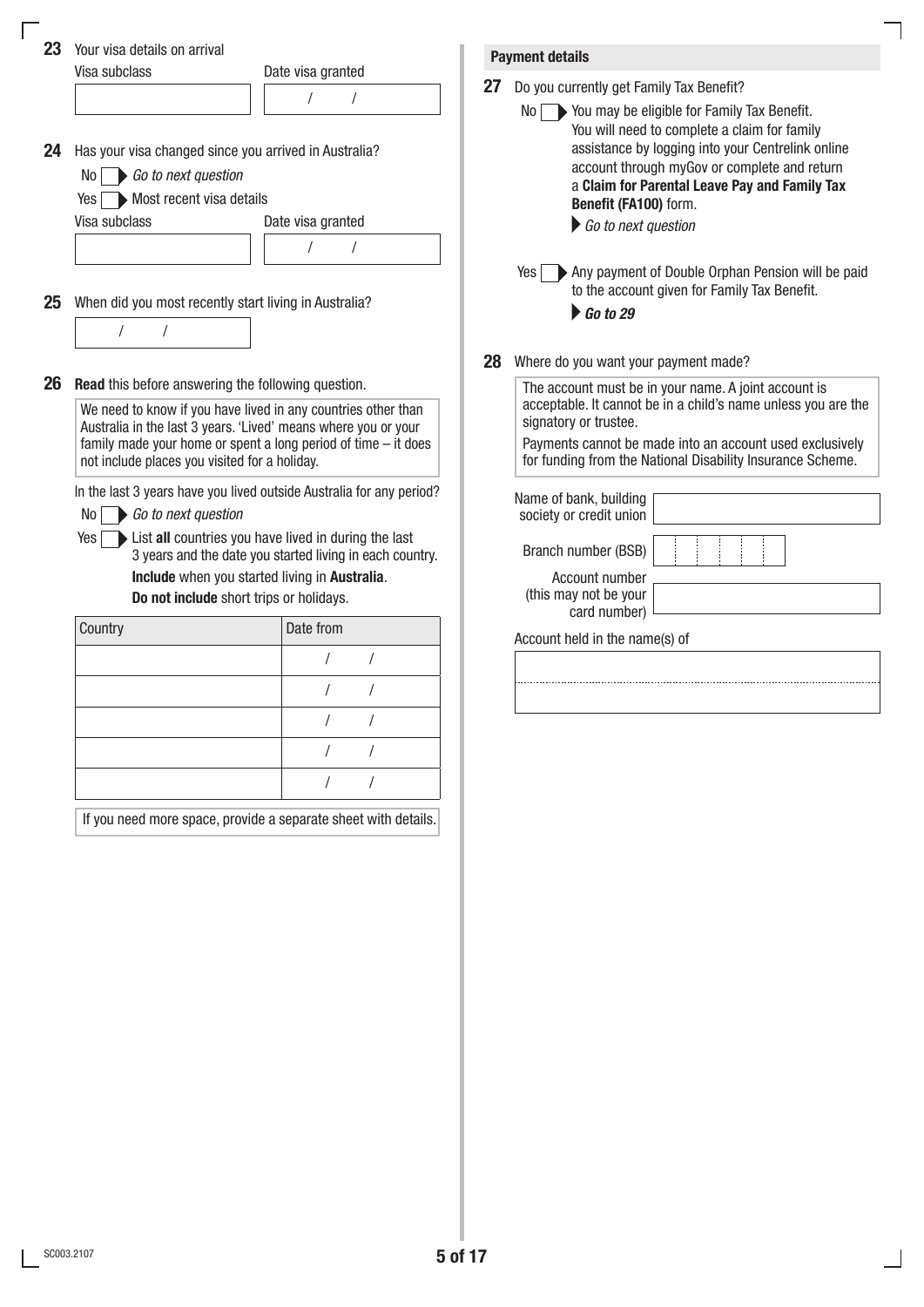$\Box$ 

- 29 Do you get any payments from the Department of Veterans' Affairs?
	- $No \frown$  Go to next question
	- Yes Sive details below

**You You and the state of the state of the state of the state of the <b>Your partner** (if you have one)

- 29 Does your partner get any payments from the Department of Veterans' Affairs?
	- *Go to next question Go to next question*
	- $Yes \frown Give details below$

Department of Veterans' Affairs reference number (if known) Department of Veterans' Affairs reference number (if known)

٦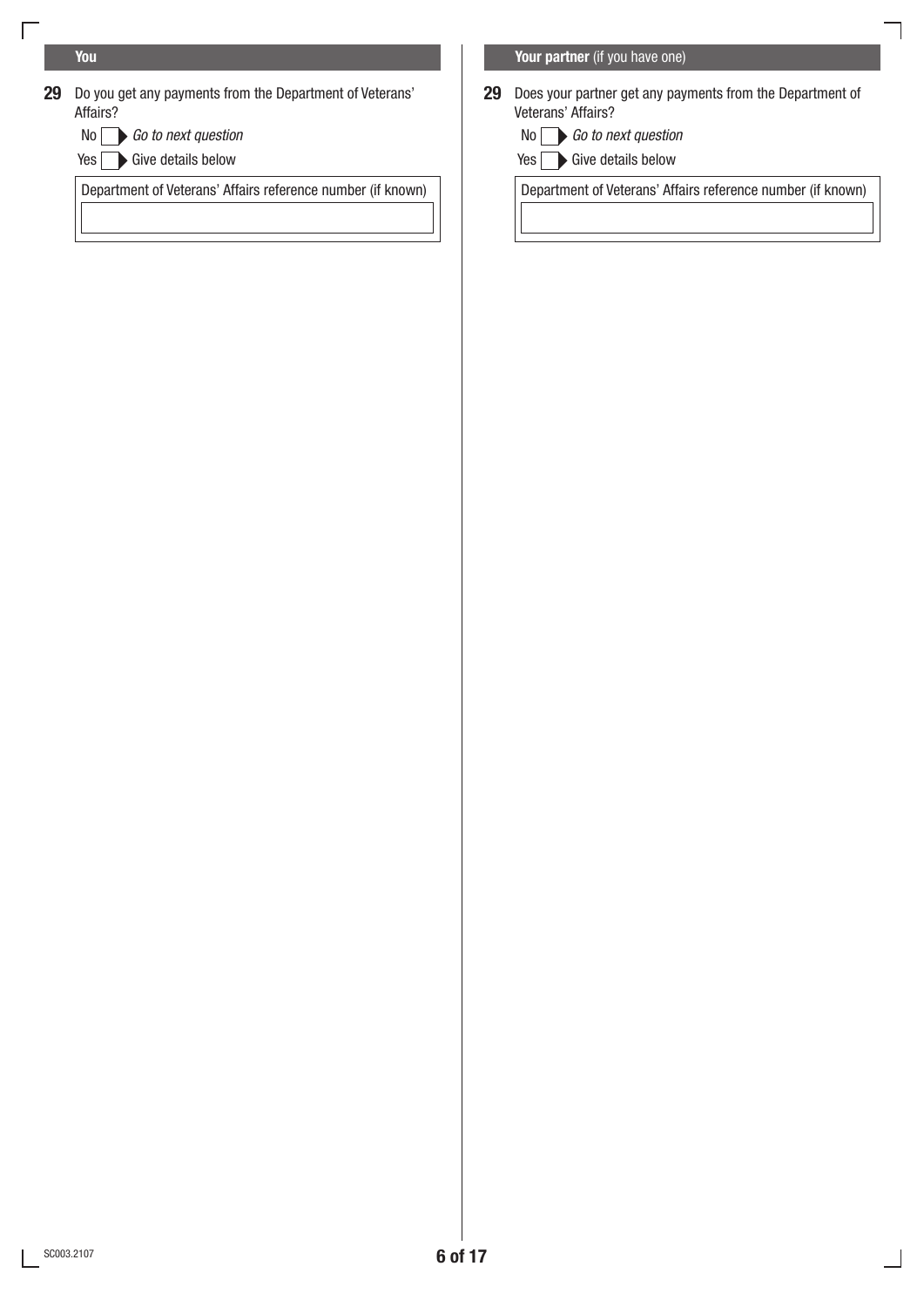## **30** Give the following details about the child (orphan) you care for.

 $\sqrt{2}$ 

If you care for more than 2 children (orphans), copy and provide pages 7 to 12 for each additional child (orphan) before completing the details for child (orphan) 1.

٦

|    | Child (orphan) 1                                                                                                                                                                |    | Child (orphan) 2                                                                                                                                                  |
|----|---------------------------------------------------------------------------------------------------------------------------------------------------------------------------------|----|-------------------------------------------------------------------------------------------------------------------------------------------------------------------|
| 31 | Name of the child you care for<br>Family name                                                                                                                                   | 31 | Name of the child you care for<br>Family name                                                                                                                     |
|    | First given name                                                                                                                                                                |    | First given name                                                                                                                                                  |
|    | Second given name                                                                                                                                                               |    | Second given name                                                                                                                                                 |
| 32 | Has this child been known by any other names?<br>Go to next question<br>No <sub>1</sub><br>$Yes \rightarrow List$ the other names                                               | 32 | Has this child been known by any other names?<br>Go to next question<br>No l<br>Yes List the other names                                                          |
| 33 | Child's gender<br>Male<br>Female                                                                                                                                                | 33 | Child's gender<br>Male<br>Female                                                                                                                                  |
| 34 | Child's date of birth<br>$\sqrt{2}$<br>You will need to provide proof of birth and parentage<br>of the child (such as a birth certificate), if you have<br>not already done so. | 34 | Child's date of birth<br>You will need to provide proof of birth and parentage<br>of the child (such as a birth certificate), if you have<br>not already done so. |
| 35 | Child's address (if different to yours)                                                                                                                                         | 35 | Child's address (if different to yours)                                                                                                                           |
|    | Postcode                                                                                                                                                                        |    | Postcode                                                                                                                                                          |
| 36 | What is this child's country of birth?                                                                                                                                          | 36 | What is this child's country of birth?                                                                                                                            |
|    |                                                                                                                                                                                 |    |                                                                                                                                                                   |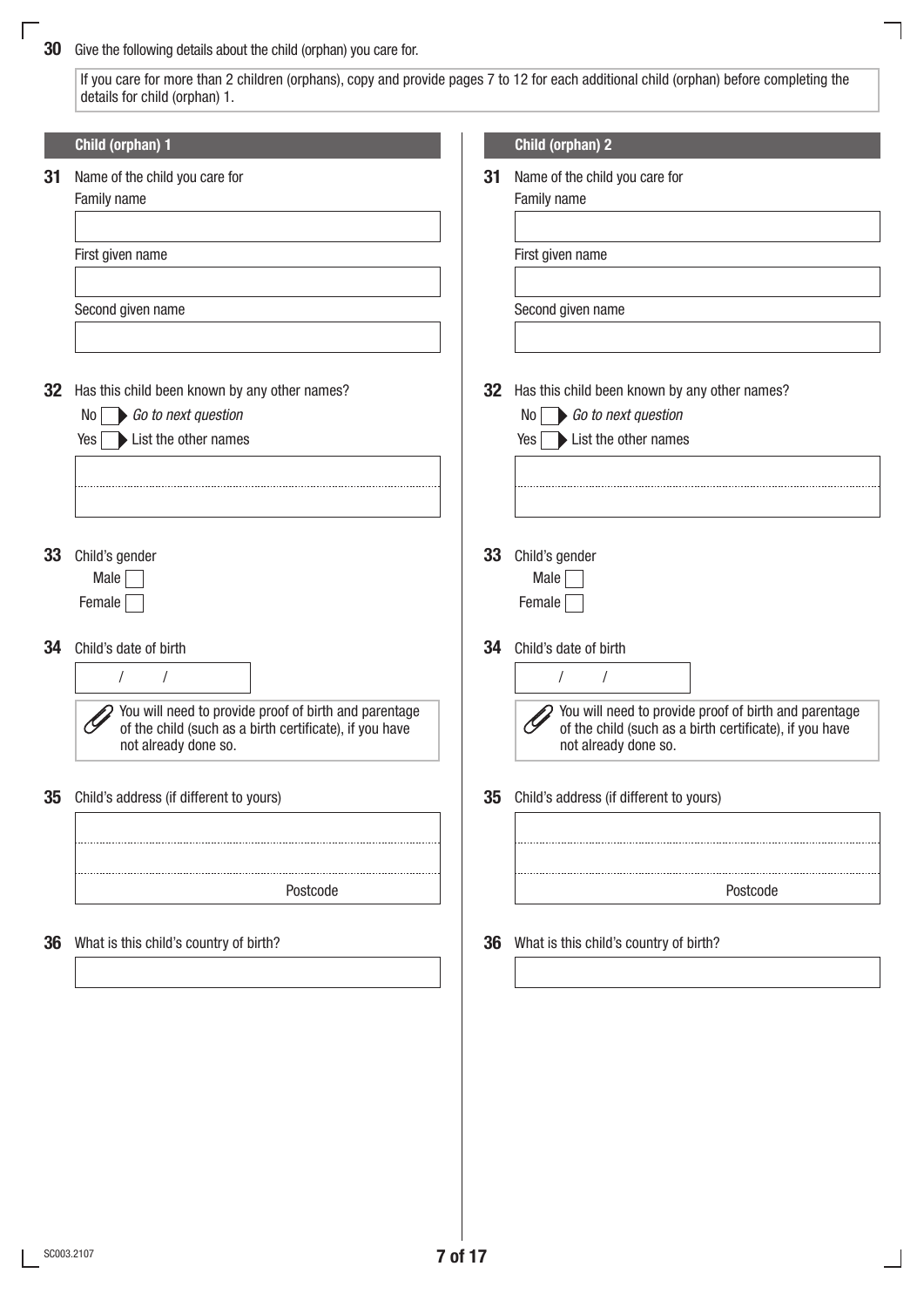|    | Child (orphan) 1                                                                                                                                                                                                                |    | Child (orphan) 2                                                                                                                                                                                                                |
|----|---------------------------------------------------------------------------------------------------------------------------------------------------------------------------------------------------------------------------------|----|---------------------------------------------------------------------------------------------------------------------------------------------------------------------------------------------------------------------------------|
| 37 | Has this child ever travelled outside Australia, including short<br>trips and holidays?                                                                                                                                         | 37 | Has this child ever travelled outside Australia, including short<br>trips and holidays?                                                                                                                                         |
|    | This question assists us to verify this child's Australian<br>residence.                                                                                                                                                        |    | This question assists us to verify this child's Australian<br>residence.                                                                                                                                                        |
|    | Go to next question<br>No <sub>1</sub>                                                                                                                                                                                          |    | Go to next question<br>No                                                                                                                                                                                                       |
|    | Not applicable – never $\Box$ Go to next question<br>travelled to Australia                                                                                                                                                     |    | Not applicable $-$ never<br>Go to next question<br>travelled to Australia                                                                                                                                                       |
|    | Give details below<br>$Yes \mid$                                                                                                                                                                                                |    | Give details below<br>Yes                                                                                                                                                                                                       |
|    | Year child last entered Australia                                                                                                                                                                                               |    | Year child last entered Australia                                                                                                                                                                                               |
|    | Passport number                                                                                                                                                                                                                 |    | Passport number                                                                                                                                                                                                                 |
|    | Country of issue                                                                                                                                                                                                                |    | Country of issue                                                                                                                                                                                                                |
|    |                                                                                                                                                                                                                                 |    |                                                                                                                                                                                                                                 |
| 38 | Is this child a refugee?                                                                                                                                                                                                        | 38 | Is this child a refugee?                                                                                                                                                                                                        |
|    | $\bigtriangledown$ Go to 44<br>No l                                                                                                                                                                                             |    | $\triangleright$ Go to 44<br>No.                                                                                                                                                                                                |
|    | Go to next question<br>Yes                                                                                                                                                                                                      |    | Go to next question<br>Yes                                                                                                                                                                                                      |
| 39 | How did this child gain refugee status?                                                                                                                                                                                         | 39 | How did this child gain refugee status?                                                                                                                                                                                         |
|    | Granted refugee status by the<br>Go to next question<br>Australian Government                                                                                                                                                   |    | Granted refugee status by the<br>Go to next question<br>Australian Government                                                                                                                                                   |
|    | Admitted into Australia as a refugee<br>Go to next question<br>by the Australian Government                                                                                                                                     |    | Admitted into Australia as a refugee<br>Go to next question<br>by the Australian Government                                                                                                                                     |
|    | Admitted into Australia under a<br>Give details below<br>Special Humanitarian Program                                                                                                                                           |    | Admitted into Australia under a<br>Give details below<br>Special Humanitarian Program                                                                                                                                           |
|    | Name of the program                                                                                                                                                                                                             |    | Name of the program                                                                                                                                                                                                             |
| 40 | Date this child was granted refugee status or admitted to                                                                                                                                                                       | 40 | Date this child was granted refugee status or admitted to                                                                                                                                                                       |
|    | Australia                                                                                                                                                                                                                       |    | Australia                                                                                                                                                                                                                       |
|    |                                                                                                                                                                                                                                 |    |                                                                                                                                                                                                                                 |
| 41 | Has this child ever lived in Australia with either of his/her<br>parents?                                                                                                                                                       | 41 | Has this child ever lived in Australia with either of his/her<br>parents?                                                                                                                                                       |
|    | The term 'parent' refers to a natural, adoptive or relationship<br>parent (a person who is legally responsible for a child<br>born through an artificial conception procedure or where a<br>surrogacy court order is in place). |    | The term 'parent' refers to a natural, adoptive or relationship<br>parent (a person who is legally responsible for a child<br>born through an artificial conception procedure or where a<br>surrogacy court order is in place). |
|    | No <sub>1</sub><br>Yes                                                                                                                                                                                                          |    | No<br>Yes                                                                                                                                                                                                                       |
| 42 | Do you have any documents which show this child's date<br>of birth and refugee status (for example, passport, travel<br>documents)?                                                                                             | 42 | Do you have any documents which show this child's date<br>of birth and refugee status (for example, passport, travel<br>documents)?                                                                                             |
|    | Go to next question<br>No                                                                                                                                                                                                       |    | Go to next question<br>No<br>Yes                                                                                                                                                                                                |
|    | Yes<br>You will need to provide the documents with<br>this form.                                                                                                                                                                |    | You will need to provide the documents with<br>this form.                                                                                                                                                                       |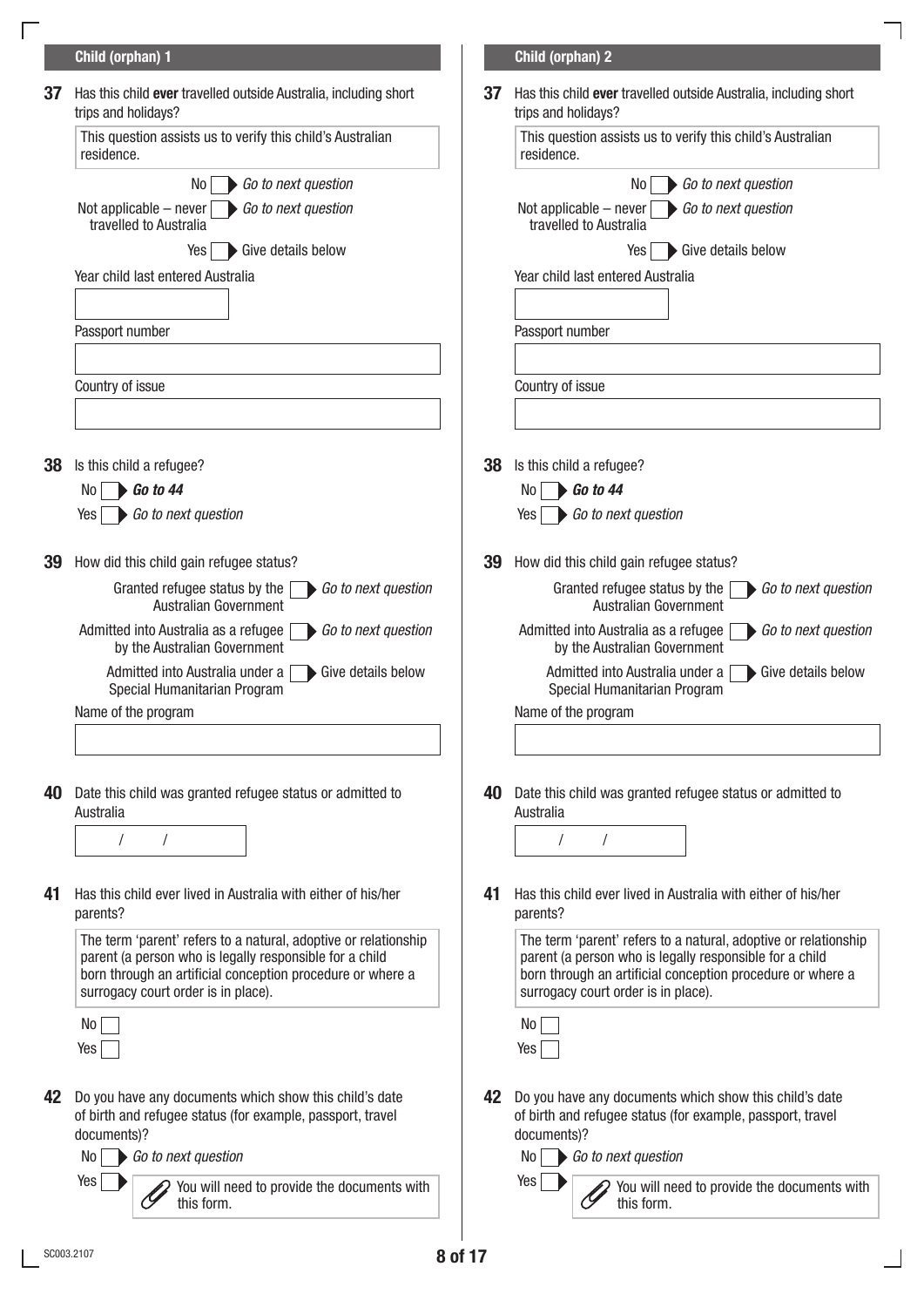|    | Child (orphan) 1                                                                                                                                                                                         |    | Child (orphan) 2                                                                                                                                                                                     |
|----|----------------------------------------------------------------------------------------------------------------------------------------------------------------------------------------------------------|----|------------------------------------------------------------------------------------------------------------------------------------------------------------------------------------------------------|
| 43 | If either of the parents are outside Australia, do they intend on<br>coming to Australia to live?<br>Go to next question<br>No I<br>Go to next question<br>Not sure<br>On what date<br>Yes<br>$\sqrt{ }$ | 43 | If either of the parents are outside Australia, do they intend on<br>coming to Australia to live?<br>Go to next question<br>No<br>Go to next question<br>Not sure<br>On what date<br>Yes<br>$\prime$ |
| 44 | Your relationship to this child<br>Grandparent $\Box$ Go to next question<br>Foster parent $\bigcirc$ Go to next question<br>$\blacktriangleright$ Specify<br>Other $\lceil$                             | 44 | Your relationship to this child<br>Grandparent $\Box$ Go to next question<br>Foster parent $\Box$ Go to next question<br>$\blacktriangleright$ Specify<br>Other                                      |
| 45 | Date this child came into your care<br>$\prime$                                                                                                                                                          | 45 | Date this child came into your care<br>$\prime$                                                                                                                                                      |
| 46 | Who cared for this child before you?<br>Name                                                                                                                                                             | 46 | Who cared for this child before you?<br>Name                                                                                                                                                         |
|    | Address                                                                                                                                                                                                  |    | Address                                                                                                                                                                                              |
|    | Postcode                                                                                                                                                                                                 |    | Postcode                                                                                                                                                                                             |
| 47 | Do you have legal or other documents to support the change<br>of care?<br>Go to next question<br>No<br>Yes<br>Provide a copy.                                                                            | 47 | Do you have legal or other documents to support the change<br>of care?<br>Go to next question<br>No<br>Yes<br>Provide a copy.                                                                        |
| 48 | How long will this child be in your care (for example, number of<br>weeks or months or indefinitely)?                                                                                                    | 48 | How long will this child be in your care (for example, number of<br>weeks or months or indefinitely)?                                                                                                |
|    |                                                                                                                                                                                                          |    |                                                                                                                                                                                                      |

 $\overline{\phantom{a}}$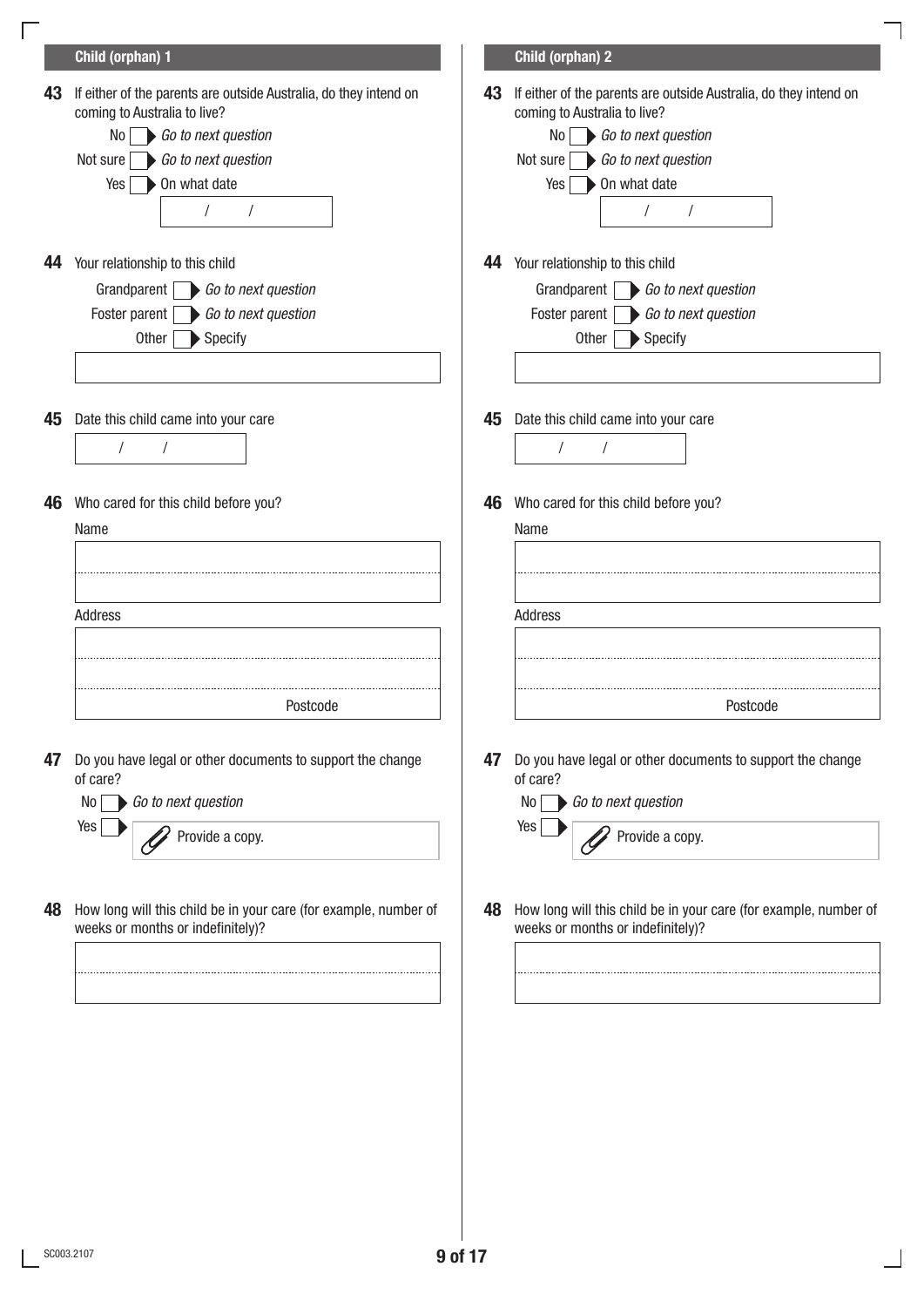## 49 Does this child spend time with someone other than you and/or | 49 your current partner (for example, weekends, school holidays)? Does this child spend time with someone other than you and/or your current partner (for example, weekends, school holidays)?  $Yes \longrightarrow$  Who does this child stay with when not with you? No **Go to 59** No **Go to 59** No **Go to 59** No **Go to 59** Yes Who does this child stay with when not with you? Address Address Address Address Address Address Address Address Address Address A Name Name Postcode Postcode Phone number **Phone number** Phone number **Phone number** 50 Your care period 50 Your care period Date the current care arrangement started Date the current care arrangement started Date these arrangements are expected to end or change Date these arrangements are expected to end or change You must tell us if there is a significant change in the care arrangements. You must tell us if there is a significant change in the care arrangements. / / / / / / **or Indefinite/ongoing | | | / / | or Indefinite/ongoing**  ${\bf 51}^-$  Do you have a parenting plan, court order or written agreement  $\quad \vert \quad {\bf 51}$  ${\bf 52}$  Are the arrangements in the parenting plan, court order or  $\begin{array}{|c|c|} \hline \end{array}$  ${\bf 53}^-$  Do you know what percentage of care you will have for the  $\begin{array}{|c|c|} \hline \end{array}$  ${\bf 54}$  What percentage of care will you have during the care period  $\begin{array}{|c|c|} \hline \end{array}$  ${\bf 55}$  What percentage of care will the other carer or guardian of this  $\quad \vert \quad {\bf 55}$ that shows where this child stays? Do you have a parenting plan, court order or written agreement that shows where this child stays? written agreement being followed? **52** Are the arrangements in the parenting plan, court order or written agreement being followed? care period in question 50? Do you know what percentage of care you will have for the care period in question 50? stated in question 50? What percentage of care will you have during the care period stated in question 50? child have during the care period stated in question 50? **55** What percentage of care will the other carer or guardian of this child have during the care period stated in question 50?  $Yes \rightarrow \sim$  Provide a copy of the parenting plan, court Yes order or written agreement, if you have not already done so. Provide a copy of the parenting plan, court order or written agreement, if you have not already done so. No **Go to 53** No **Go to 53**  $No \frown$  Go to next question  $\sqrt{a}$  No  $\sqrt{b}$  Go to 56 *Go to next question Go to next question Go to 56 Go to 56 Go to 58 Go to 58 Go to next question Go to next question*  $Yes \rightarrow Go to 58$ Yes Go to next question  $\%$   $\%$  $\%$  **G** are to 59  $\%$  **G** to 59 Child (orphan) 1 Child (orphan) 2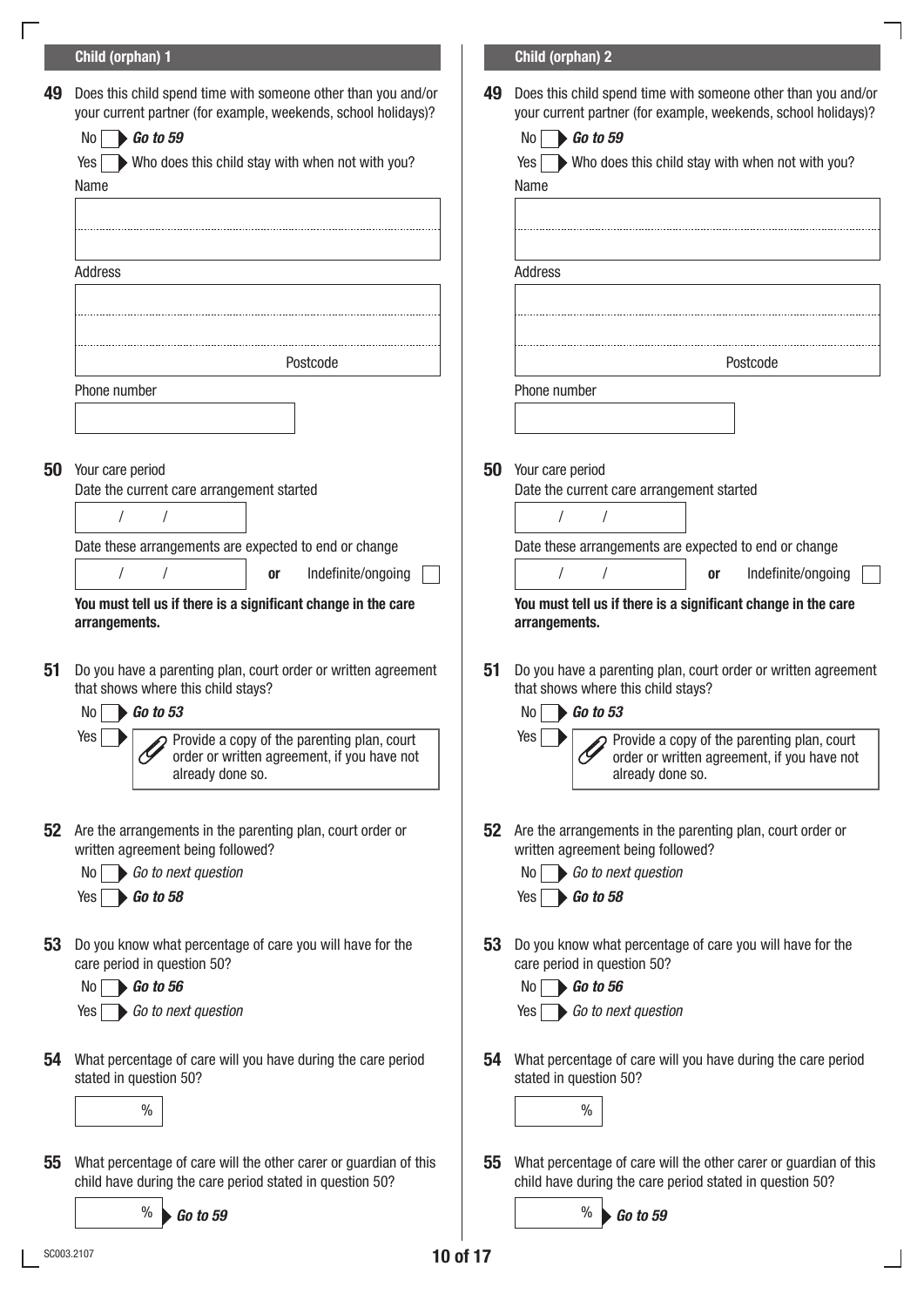## Child (orphan) 1 Child (orphan) 2

 ${\bf 56}$  How long will this child be with you for the care period in  $\qquad \qquad \mid \quad {\bf 56}$ question 50?

| Provide the total time in nights, weeks or hours. |    |                                 |    |                                 | Provide the total tim            |    |
|---------------------------------------------------|----|---------------------------------|----|---------------------------------|----------------------------------|----|
| Only write one total time.                        |    |                                 |    |                                 | Only write one tota              |    |
| <b>Total number</b><br>of nights                  | 0r | <b>Total number</b><br>of weeks | 0r | <b>Total number</b><br>of hours | <b>Total number</b><br>of nights | 0ľ |

 $57$  How long will this child be with the other carer or guardian for  $\begin{array}{|c|c|} \hline \end{array}$ the care period in question 50?

|                            |    | Provide the total time in nights, weeks or hours. |    |                                 | Provide the total tim            |    |
|----------------------------|----|---------------------------------------------------|----|---------------------------------|----------------------------------|----|
| Only write one total time. |    |                                                   |    |                                 | Only write one tota              |    |
| Total number<br>of nights  | 0r | <b>Total number</b><br>of weeks                   | 0r | <b>Total number</b><br>of hours | <b>Total number</b><br>of nights | 0ľ |

 ${\bf 58}$  You can provide further information about the care arrangements  $\quad$  58 for this child.

| For example, this child is in care with the other carer or |
|------------------------------------------------------------|
| guardian on alternate weekends from Friday 4:30 pm to      |
| Sunday 5 pm or half of the Christmas school holidays.      |

| $\ddotsc$ |   |
|-----------|---|
| .         |   |
|           | . |
|           | . |
|           |   |
|           |   |
|           |   |
|           |   |

**56** How long will this child be with you for the care period in question 50?



57 How long will this child be with the other carer or guardian for the care period in question 50?

| 10urs. |                          | Only write one total time.       |    | Provide the total time in nights, weeks or hours. |    |                          |
|--------|--------------------------|----------------------------------|----|---------------------------------------------------|----|--------------------------|
| 0ľ     | Total number<br>of hours | <b>Total number</b><br>of nights | 0ľ | <b>Total number</b><br>of weeks                   | 0r | Total number<br>of hours |

**58** You can provide further information about the care arrangements for this child.

For example, this child is in care with the other carer or guardian on alternate weekends from Friday 4:30 pm to Sunday 5 pm or half of the Christmas school holidays.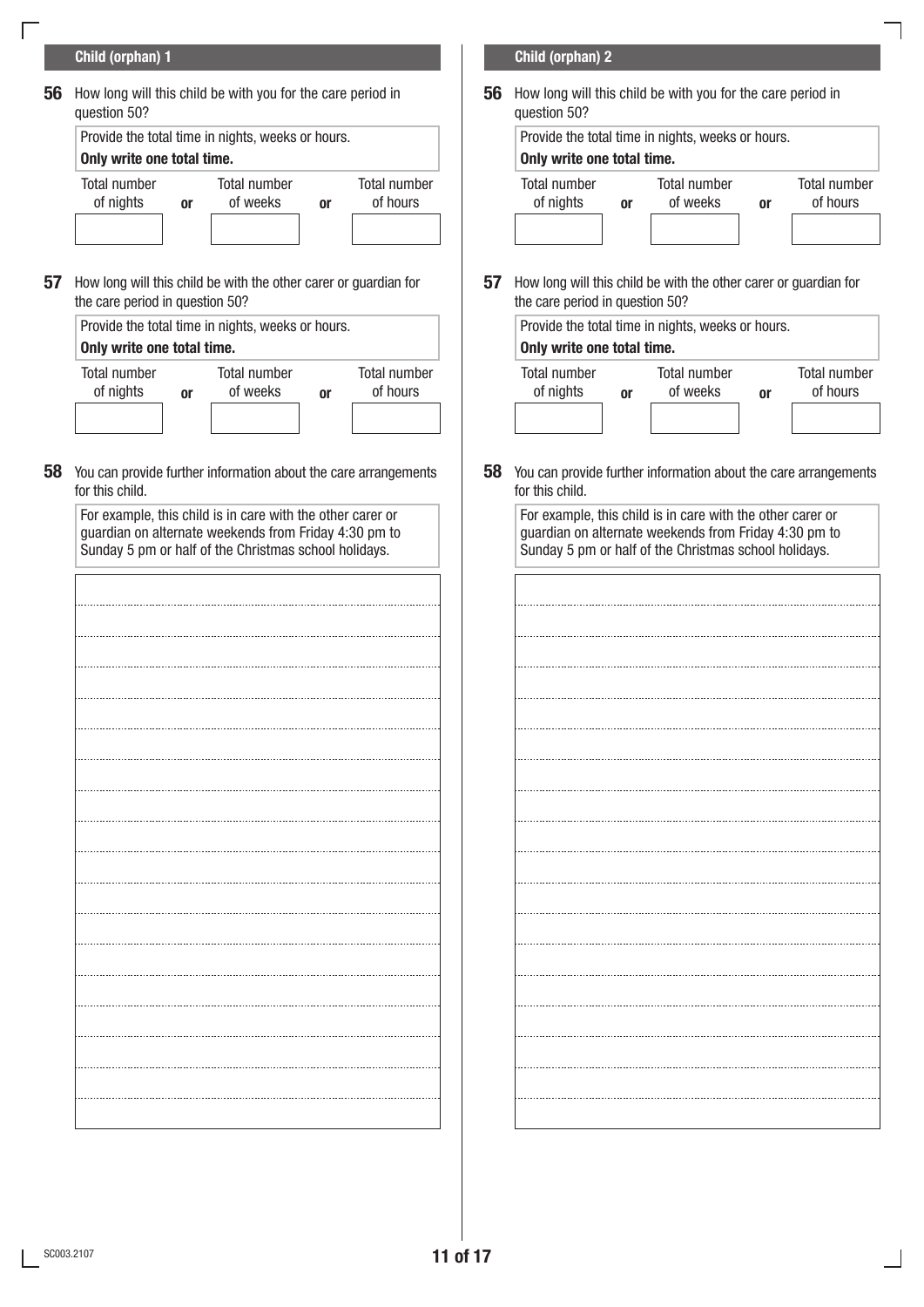|    | Child (orphan) 1                                                                                                                                                                                                                                                                                                                            |    | Child (orphan) 2                                                                                                                                                                                                                                                                                                                            |
|----|---------------------------------------------------------------------------------------------------------------------------------------------------------------------------------------------------------------------------------------------------------------------------------------------------------------------------------------------|----|---------------------------------------------------------------------------------------------------------------------------------------------------------------------------------------------------------------------------------------------------------------------------------------------------------------------------------------------|
| 59 | Do you or any other person intend to adopt this child?<br>Go to next question<br>No I<br>Give details below<br>Yes                                                                                                                                                                                                                          | 59 | Do you or any other person intend to adopt this child?<br>Go to next question<br>No I<br>Give details below<br>Yes                                                                                                                                                                                                                          |
| 60 | Has this child claimed or do they get any Centrelink payments or<br>a payment from another government department (for example,<br>Youth Allowance, ABSTUDY, Department of Veterans' Affairs<br>Orphan's Pension or Veterans' Children Education Scheme)?<br>If they have claimed but not received any payments, you should<br>answer 'Yes'. | 60 | Has this child claimed or do they get any Centrelink payments or<br>a payment from another government department (for example,<br>Youth Allowance, ABSTUDY, Department of Veterans' Affairs<br>Orphan's Pension or Veterans' Children Education Scheme)?<br>If they have claimed but not received any payments, you should<br>answer 'Yes'. |
|    | Double Orphan Pension is not paid for recipients of Youth<br>Allowance, some independent rate payments or Department<br>of Veterans' Affairs Orphan's Pension.                                                                                                                                                                              |    | Double Orphan Pension is not paid for recipients of Youth<br>Allowance, some independent rate payments or Department<br>of Veterans' Affairs Orphan's Pension.                                                                                                                                                                              |
|    | Go to next question<br>No<br>Type of payment<br>Yes<br>Reference number<br>Amount received fortnightly                                                                                                                                                                                                                                      |    | Go to next question<br>No<br>Type of payment<br>Yes<br>Reference number<br>Amount received fortnightly                                                                                                                                                                                                                                      |
| 61 | \$<br>Is this child a foster child and you wish to claim a Health Care<br>Card for them?                                                                                                                                                                                                                                                    | 61 | \$<br>Is this child a foster child and you wish to claim a Health Care<br>Card for them?<br>$\sim$                                                                                                                                                                                                                                          |
|    | A 'foster child' is any child in your care other than your<br>natural or adopted child.<br>Go to next question<br>No                                                                                                                                                                                                                        |    | A 'foster child' is any child in your care other than your<br>natural or adopted child.<br>Go to next question<br>No l                                                                                                                                                                                                                      |
|    | Yes<br>You may need to provide identity documents for you<br>and your foster child.<br>If you are not receiving Family Tax Benefit for this<br>child, you can claim a Foster Child Health Care Card<br>by going to<br>servicesaustralia.gov.au/fosterchildcard or by<br>completing a Claim for a Health Care Card (SS050)<br>form.          |    | $Yes \mid$<br>You may need to provide identity documents for you<br>and your foster child.<br>If you are not receiving Family Tax Benefit for this<br>child, you can claim a Foster Child Health Care Card<br>by going to<br>servicesaustralia.gov.au/fosterchildcard or by<br>completing a Claim for a Health Care Card (SS050)<br>form.   |

 $\frac{1}{2}$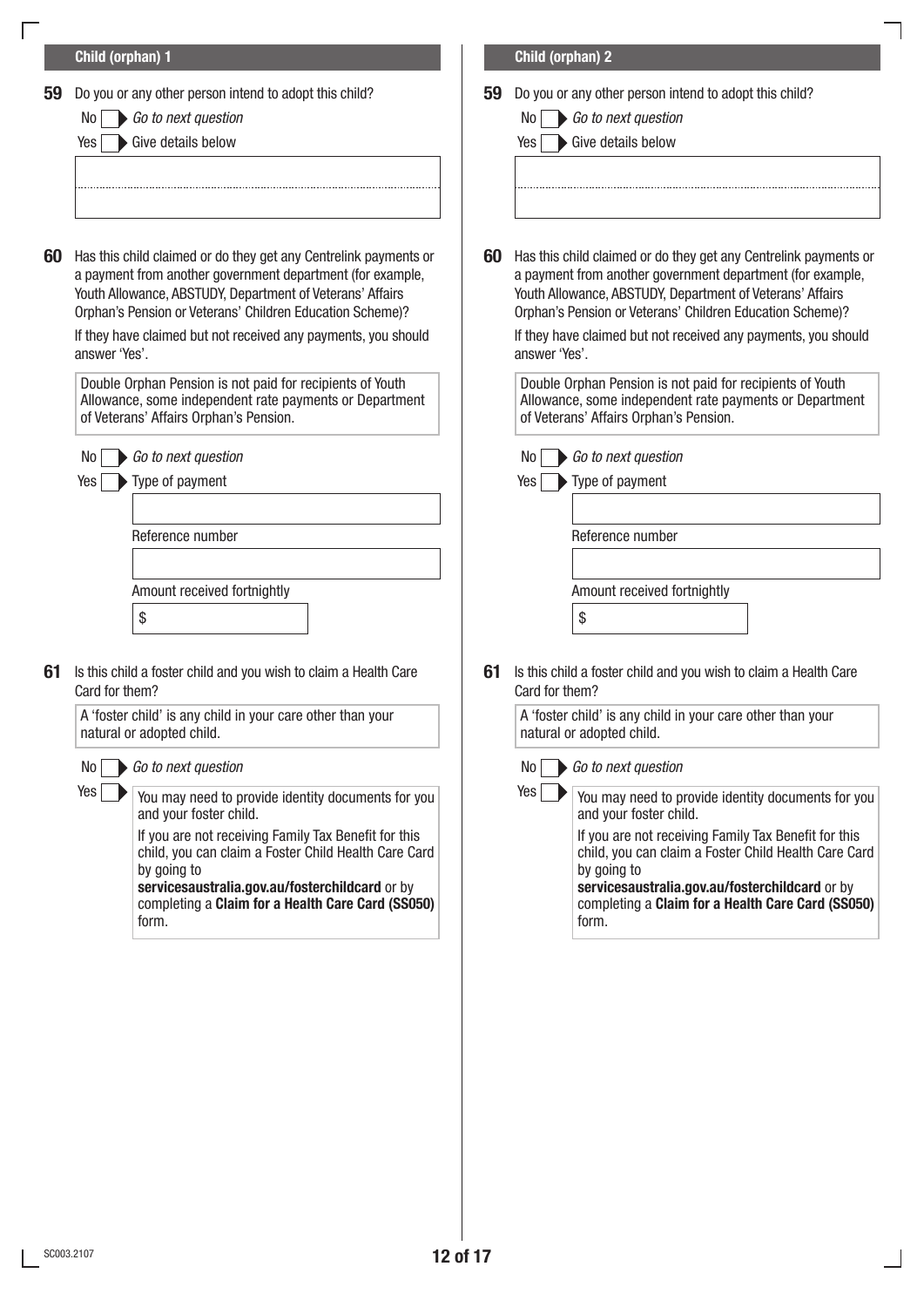<span id="page-16-1"></span><span id="page-16-0"></span>

|    | Yes<br>Questions 63 to 74 are about the parents of the child (orphan) 1, that you care for.<br>Questions 77 to 88 are about the parents of the child (orphan) 2, that you care for.<br>If you care for more than 2 orphans and they have different parents, copy and provide pages 13 and 14 for each additional<br>child (orphan) before completing the details for child's (orphan) $1 -$ parents.<br>Go to next question                                                                            |                |                                                                                                                                                                                                                                                                                                                                                                                                                                                                                                    |
|----|--------------------------------------------------------------------------------------------------------------------------------------------------------------------------------------------------------------------------------------------------------------------------------------------------------------------------------------------------------------------------------------------------------------------------------------------------------------------------------------------------------|----------------|----------------------------------------------------------------------------------------------------------------------------------------------------------------------------------------------------------------------------------------------------------------------------------------------------------------------------------------------------------------------------------------------------------------------------------------------------------------------------------------------------|
|    | Provide details of the child's (orphan) 1 - parents                                                                                                                                                                                                                                                                                                                                                                                                                                                    |                |                                                                                                                                                                                                                                                                                                                                                                                                                                                                                                    |
|    | Parent 1 of child (orphan) 1                                                                                                                                                                                                                                                                                                                                                                                                                                                                           |                | Parent 2 of child (orphan) 1                                                                                                                                                                                                                                                                                                                                                                                                                                                                       |
| 63 | Do you or the child know the identity of parent 1?<br>$\bigtriangleright$ Go to 75<br>No I<br>Go to next question<br>Yes                                                                                                                                                                                                                                                                                                                                                                               | 63             | Do you or the child know the identity of parent 2?<br>$\bigtriangleright$ Go to 75<br>No<br>Go to next question<br>Yes                                                                                                                                                                                                                                                                                                                                                                             |
| 64 | Name of child's parent<br>Mrs<br>Miss<br>Other<br>Mr<br>Ms<br>Family name<br>First given name<br>Second given name                                                                                                                                                                                                                                                                                                                                                                                     | 64             | Name of child's parent<br>Mrs<br><b>Miss</b><br><b>Other</b><br>Ms<br>Mr<br>Family name<br>First given name<br>Second given name                                                                                                                                                                                                                                                                                                                                                                   |
| 65 | Date of birth of this parent<br>$\sqrt{2}$                                                                                                                                                                                                                                                                                                                                                                                                                                                             | 65             | Date of birth of this parent                                                                                                                                                                                                                                                                                                                                                                                                                                                                       |
| 66 | Is this parent deceased?<br>$\bigtriangledown$ Go to 68<br>No <sub>1</sub><br>Date of death<br>Yes<br>Place of death                                                                                                                                                                                                                                                                                                                                                                                   | 66             | Is this parent deceased?<br>$\bigtriangledown$ Go to 68<br>No<br>Date of death<br>Yes<br>Place of death                                                                                                                                                                                                                                                                                                                                                                                            |
| 67 | Do you have a death certificate, coroner's report, funeral notice<br>(including paper and date published), police reports or similar<br>documents which show date of death?<br>For Aboriginal or Torres Strait Islander people, a letter signed<br>by the Chairperson of an Aboriginal or Torres Strait Islander<br>incorporated organisation may be accepted.<br>$\bigtriangledown$ Go to 75<br>No<br>Yes<br>You will need to provide the documents<br>with this form.<br>$\bigtriangledown$ Go to 75 | 67             | Do you have a death certificate, coroner's report, funeral notice<br>(including paper and date published), police reports or similar<br>documents which show date of death?<br>For Aboriginal or Torres Strait Islander people, a letter signed<br>by the Chairperson of an Aboriginal or Torres Strait Islander<br>incorporated organisation may be accepted.<br>$\triangleright$ Go to 75<br>No<br>Yes<br>You will need to provide the documents<br>with this form.<br>$\triangleright$ Go to 75 |
| 68 | Is this parent serving a prison sentence of 10 years or more?<br>Go to next question<br>No l<br><b>Go to 72</b><br>Yes                                                                                                                                                                                                                                                                                                                                                                                 | 68<br>13 of 17 | Is this parent serving a prison sentence of 10 years or more?<br>Go to next question<br><b>Go to 72</b><br>Yes                                                                                                                                                                                                                                                                                                                                                                                     |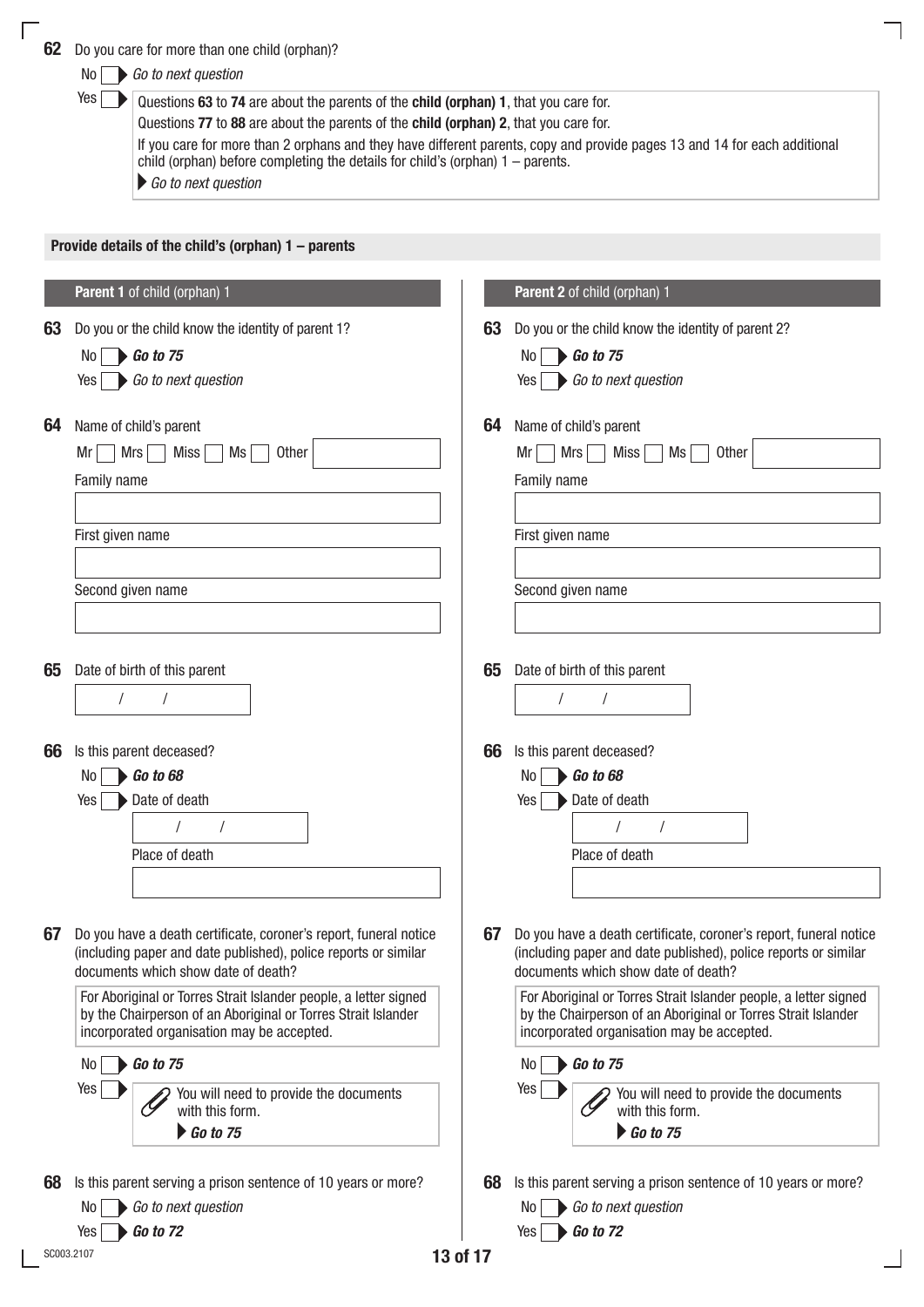<span id="page-17-1"></span><span id="page-17-0"></span>

|    | Parent 1 of child (orphan) 1                                                                                                                                                  |    | Parent 2 of child (orphan) 1                                                                                                                                                  |  |
|----|-------------------------------------------------------------------------------------------------------------------------------------------------------------------------------|----|-------------------------------------------------------------------------------------------------------------------------------------------------------------------------------|--|
| 69 | Is this parent being held on remand having been charged (but<br>not yet convicted) with an offence that may be punishable by<br>imprisonment for a term of at least 10 years? | 69 | Is this parent being held on remand having been charged (but<br>not yet convicted) with an offence that may be punishable by<br>imprisonment for a term of at least 10 years? |  |
|    | Go to next question<br>No I                                                                                                                                                   |    | Go to next question<br>No I                                                                                                                                                   |  |
|    | $\triangleright$ Go to 72<br>Yes I                                                                                                                                            |    | <b>Go to 72</b><br>Yes                                                                                                                                                        |  |
| 70 | <b>Read</b> this before answering the following question.                                                                                                                     | 70 | <b>Read</b> this before answering the following question.                                                                                                                     |  |
|    | An indefinite 'period of time' is when the individual is<br>expected to remain in the psychiatric hospital or nursing<br>home for the foreseeable future.                     |    | An indefinite 'period of time' is when the individual is<br>expected to remain in the psychiatric hospital or nursing<br>home for the foreseeable future.                     |  |
|    | Is this parent in a psychiatric hospital or nursing home for an<br>indefinite period of time?                                                                                 |    | Is this parent in a psychiatric hospital or nursing home for an<br>indefinite period of time?                                                                                 |  |
|    | Go to next question<br>No                                                                                                                                                     |    | Go to next question<br>No.                                                                                                                                                    |  |
|    | $Yes \rightarrow Go to 72$                                                                                                                                                    |    | $\bigtriangleright$ Go to 72<br>Yes                                                                                                                                           |  |
| 71 | Do you or the child know the whereabouts of this parent?                                                                                                                      | 71 | Do you or the child know the whereabouts of this parent?                                                                                                                      |  |
|    | <b>Go to 73</b><br>No                                                                                                                                                         |    | $\triangleright$ Go to 73<br>No.                                                                                                                                              |  |
|    | Go to next question<br>Yes                                                                                                                                                    |    | Go to next question<br>Yes                                                                                                                                                    |  |
| 72 | Do you or the child know the address or contact details for this<br>parent?                                                                                                   | 72 | Do you or the child know the address or contact details for this<br>parent?                                                                                                   |  |
|    | Go to next question<br>No.                                                                                                                                                    |    | Go to next question<br>No.                                                                                                                                                    |  |
|    | Yes Give details below                                                                                                                                                        |    | Give details below<br>Yes I                                                                                                                                                   |  |
|    | Address                                                                                                                                                                       |    | Address                                                                                                                                                                       |  |
|    |                                                                                                                                                                               |    |                                                                                                                                                                               |  |
|    | Postcode                                                                                                                                                                      |    | Postcode                                                                                                                                                                      |  |
|    | Contact phone number                                                                                                                                                          |    | Contact phone number                                                                                                                                                          |  |
|    |                                                                                                                                                                               |    |                                                                                                                                                                               |  |
| 73 | What attempts have you made to locate or contact this parent<br>(or provide the reason why you have not made contact)?                                                        | 73 | What attempts have you made to locate or contact this parent<br>(or provide the reason why you have not made contact)?                                                        |  |
|    |                                                                                                                                                                               |    |                                                                                                                                                                               |  |
|    |                                                                                                                                                                               |    |                                                                                                                                                                               |  |
|    |                                                                                                                                                                               |    |                                                                                                                                                                               |  |
|    |                                                                                                                                                                               |    |                                                                                                                                                                               |  |
|    |                                                                                                                                                                               |    |                                                                                                                                                                               |  |
| 74 | When was the last contact with this parent?                                                                                                                                   |    | <b>74</b> When was the last contact with this parent?                                                                                                                         |  |
|    |                                                                                                                                                                               |    |                                                                                                                                                                               |  |
|    |                                                                                                                                                                               |    |                                                                                                                                                                               |  |
|    |                                                                                                                                                                               |    |                                                                                                                                                                               |  |
|    |                                                                                                                                                                               |    |                                                                                                                                                                               |  |
|    |                                                                                                                                                                               |    |                                                                                                                                                                               |  |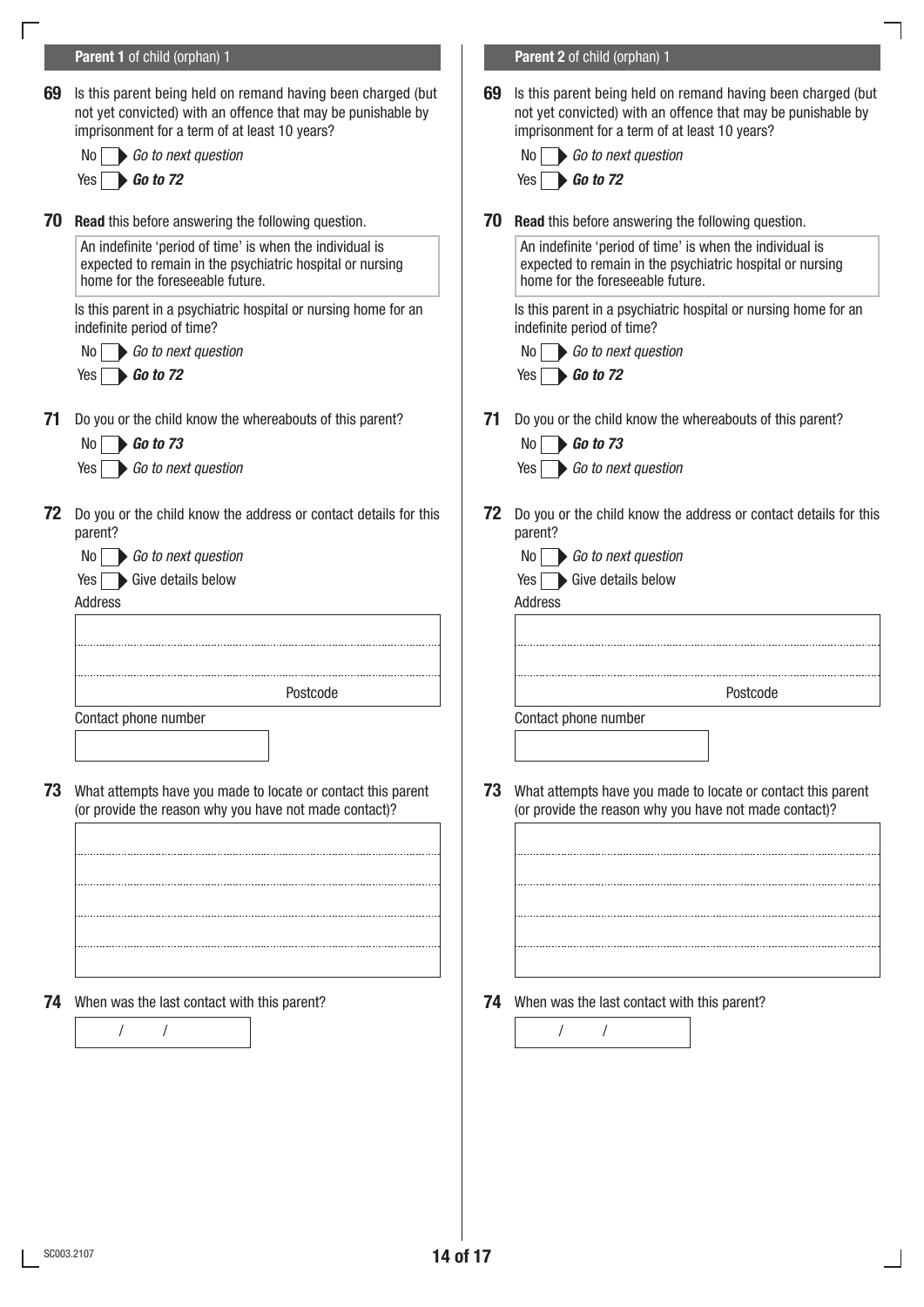<span id="page-18-0"></span>

| 75 | Did you indicate at question 62, you care for more than one child (orphan)?                                                                                                        |    |                                                                                                                           |
|----|------------------------------------------------------------------------------------------------------------------------------------------------------------------------------------|----|---------------------------------------------------------------------------------------------------------------------------|
|    | $\triangleright$ Go to 89<br>No                                                                                                                                                    |    |                                                                                                                           |
|    | Go to next question<br>Yes                                                                                                                                                         |    |                                                                                                                           |
| 76 | Does the child (orphan) 2 you care for have the same parents as the child (orphan) 1?                                                                                              |    |                                                                                                                           |
|    | No<br>Questions 77 to 88 are about the parents of the child (orphan) 2.<br>child (orphan) before completing the details for child's (orphan) $2$ – parents.<br>Go to next question |    | If you care for more than 2 orphans and they have different parents, copy and provide pages 15 and 16 for each additional |
|    | Yes<br>You only need to give the childs' (orphans') parents' details once.<br>$\triangleright$ Go to 89                                                                            |    |                                                                                                                           |
|    | Provide details of the child's (orphan) 2 - parents                                                                                                                                |    |                                                                                                                           |
|    | Parent 1 of child (orphan) 2                                                                                                                                                       |    | Parent 2 of child (orphan) 2                                                                                              |
| 77 | Do you or the child know the identity of parent 1?<br>Go to 89<br>No                                                                                                               | 77 | Do you or the child know the identity of parent 2?<br>Go to 89<br>No                                                      |
|    | Go to next question<br>Yes                                                                                                                                                         |    | Go to next question<br>Yes                                                                                                |
| 78 | Name of child's parent                                                                                                                                                             | 78 | Name of child's parent                                                                                                    |
|    | <b>Other</b><br>Mrs<br>Mr<br>Miss<br>Ms                                                                                                                                            |    | <b>Other</b><br>Mrs<br>Ms<br>Mr<br>Miss                                                                                   |
|    | Family name                                                                                                                                                                        |    | Family name                                                                                                               |
|    | First given name                                                                                                                                                                   |    | First given name                                                                                                          |
|    |                                                                                                                                                                                    |    |                                                                                                                           |
|    | Second given name                                                                                                                                                                  |    | Second given name                                                                                                         |
|    |                                                                                                                                                                                    |    |                                                                                                                           |
| 79 | Date of birth of this parent                                                                                                                                                       | 79 | Date of birth of this parent                                                                                              |
|    | $\sqrt{2}$<br>$\sqrt{2}$                                                                                                                                                           |    | $\prime$<br>$\sqrt{2}$                                                                                                    |
| 80 | Is this parent deceased?                                                                                                                                                           | 80 | Is this parent deceased?                                                                                                  |
|    | $\rightarrow$ Go to 82<br>No                                                                                                                                                       |    | $No \rightarrow Go$ to 82                                                                                                 |
|    | Yes<br>Date of death                                                                                                                                                               |    | Date of death<br>Yes                                                                                                      |
|    | $\sqrt{2}$                                                                                                                                                                         |    | $\sqrt{2}$<br>$\sqrt{ }$                                                                                                  |
|    | Place of death                                                                                                                                                                     |    | Place of death                                                                                                            |
|    |                                                                                                                                                                                    |    |                                                                                                                           |

81 Do you have a death certificate, coroner's report, funeral notice **81** Do you have a death certificate, coroner's report, funeral notice (including paper and date published), police reports or similar documents which show date of death?

> For Aboriginal or Torres Strait Islander people, a letter signed by the Chairperson of an Aboriginal or Torres Strait Islander incorporated organisation may be accepted.

No **Go to 89** No **Go to 89** No **Go to 89** You will need to provide the documents with this form. *Go to 89*

٦

Yes Yes You will need to provide the documents

(including paper and date published), police reports or similar

For Aboriginal or Torres Strait Islander people, a letter signed by the Chairperson of an Aboriginal or Torres Strait Islander

documents which show date of death?

incorporated organisation may be accepted.

with this form. *Go to 89*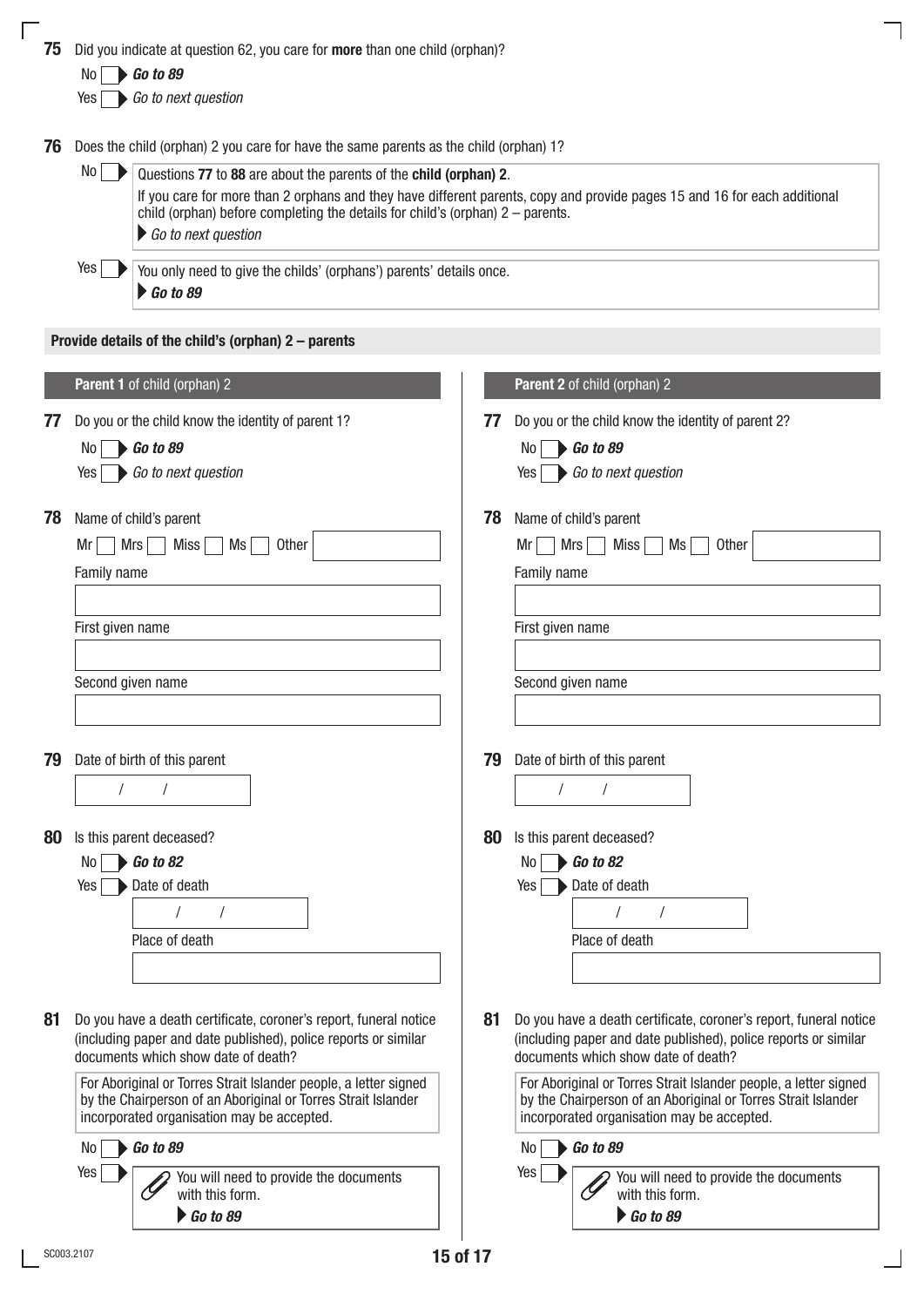<span id="page-19-1"></span><span id="page-19-0"></span>

| Parent 1 of child (orphan) 2                                                                                                                                                                                                             |                                | Parent 2 of child (orphan) 2                                                                                                                                                                                           |
|------------------------------------------------------------------------------------------------------------------------------------------------------------------------------------------------------------------------------------------|--------------------------------|------------------------------------------------------------------------------------------------------------------------------------------------------------------------------------------------------------------------|
| Is this parent serving a prison sentence of 10 years or more?<br>Go to next question<br>No I<br>$\bigtriangledown$ Go to 86<br>Yes                                                                                                       | 82                             | Is this parent serving a prison sentence of 10 years or more?<br>Go to next question<br>N0.<br>Go to 86<br>Yes                                                                                                         |
| Is this parent being held on remand having been charged (but<br>not yet convicted) with an offence that may be punishable by<br>imprisonment for a term of at least 10 years?<br>$\mathsf{No}$ $\blacktriangleright$ Go to next question | 83                             | Is this parent being held on remand having been charged (but<br>not yet convicted) with an offence that may be punishable by<br>imprisonment for a term of at least 10 years?<br>Go to next question<br>No I           |
|                                                                                                                                                                                                                                          |                                | $\bigtriangledown$ Go to 86<br>Yes                                                                                                                                                                                     |
| <b>Read</b> this before answering the following question.<br>An indefinite 'period of time' is when the individual is<br>expected to remain in the psychiatric hospital or nursing<br>home for the foreseeable future.                   | 84                             | <b>Read</b> this before answering the following question.<br>An indefinite 'period of time' is when the individual is<br>expected to remain in the psychiatric hospital or nursing<br>home for the foreseeable future. |
| Is this parent in a psychiatric hospital or nursing home for an<br>indefinite period of time?<br>$\mathsf{No}$ $\blacktriangleright$ Go to next question<br>$Yes \rightarrow Go \ to \ 86$                                               |                                | Is this parent in a psychiatric hospital or nursing home for an<br>indefinite period of time?<br>Go to next question<br>No.<br>$\bigtriangledown$ Go to 86<br>Yes                                                      |
| Do you or the child know the whereabouts of this parent?<br>$\triangleright$ Go to 87<br>No I<br>Go to next question<br>Yes                                                                                                              | 85                             | Do you or the child know the whereabouts of this parent?<br>$\bigtriangledown$ Go to 87<br>No.<br>Go to next question<br>Yes                                                                                           |
| Do you or the child know the address or contact details for this<br>parent?<br>Go to next question<br>No  <br>Give details below<br>Yes<br>Address                                                                                       | 86                             | Do you or the child know the address or contact details for this<br>parent?<br>Go to next question<br>No.<br>Give details below<br>Yes<br>Address                                                                      |
| Postcode                                                                                                                                                                                                                                 |                                | Postcode                                                                                                                                                                                                               |
| Contact phone number                                                                                                                                                                                                                     |                                | Contact phone number                                                                                                                                                                                                   |
| What attempts have you made to locate or contact this parent<br>(or provide the reason why you have not made contact)?                                                                                                                   | 87                             | What attempts have you made to locate or contact this parent<br>(or provide the reason why you have not made contact)?                                                                                                 |
|                                                                                                                                                                                                                                          |                                |                                                                                                                                                                                                                        |
| When was the last contact with this parent?                                                                                                                                                                                              | 88                             | When was the last contact with this parent?                                                                                                                                                                            |
|                                                                                                                                                                                                                                          | $Yes \rightarrow Go \ to \ 86$ |                                                                                                                                                                                                                        |